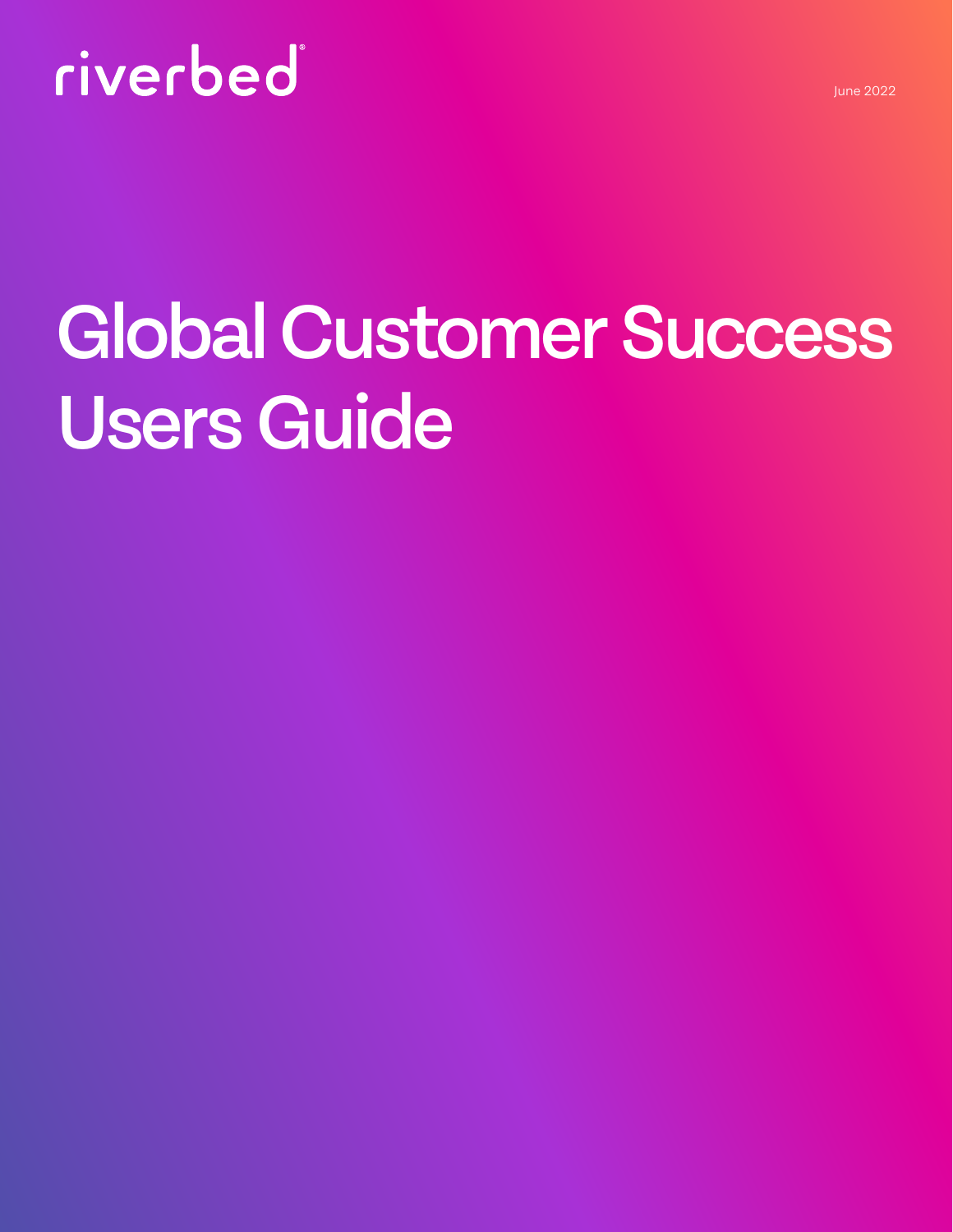Riverbed Technology customers worldwide depend on Riverbed Support to protect, maximize, and future-proof their investment. Recognized by independent research firms for delivering an outstanding customer service experience, Riverbed Support offers 24x7 technical support, a global logistics network, and online resources that include a comprehensive knowledge base and an active user community.

"We have mapped your journey down the digital river. We know every eddy and every submerged boulder. We've seen other technologies interact and know how to run every rapid. Now, we're putting that knowledge in your hands, both reactively and proactively, with ease to discover tips and guided adventures that get you to new places in your journey."

#### Dan Smoot, CEO and President, Riverbed Technology LLC

"We enable customers to achieve, sustain and accelerate their desired business outcomes by providing a superior customer experience with Riverbed through exceptional adoption, retention and expansion of the Digital Performance Platform…"

Dan Smoot, CEO and President, Riverbed Technology LLC

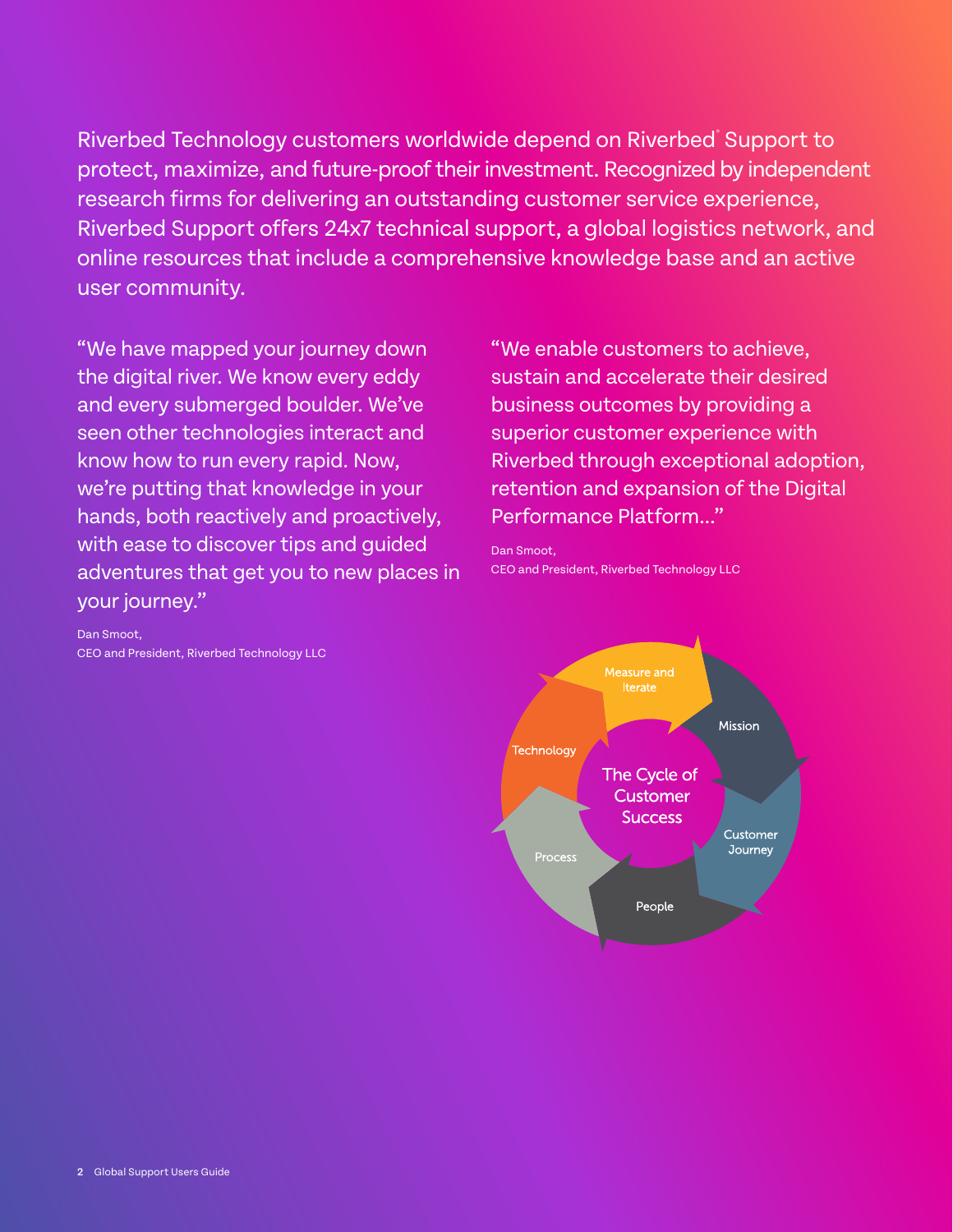# **Contents**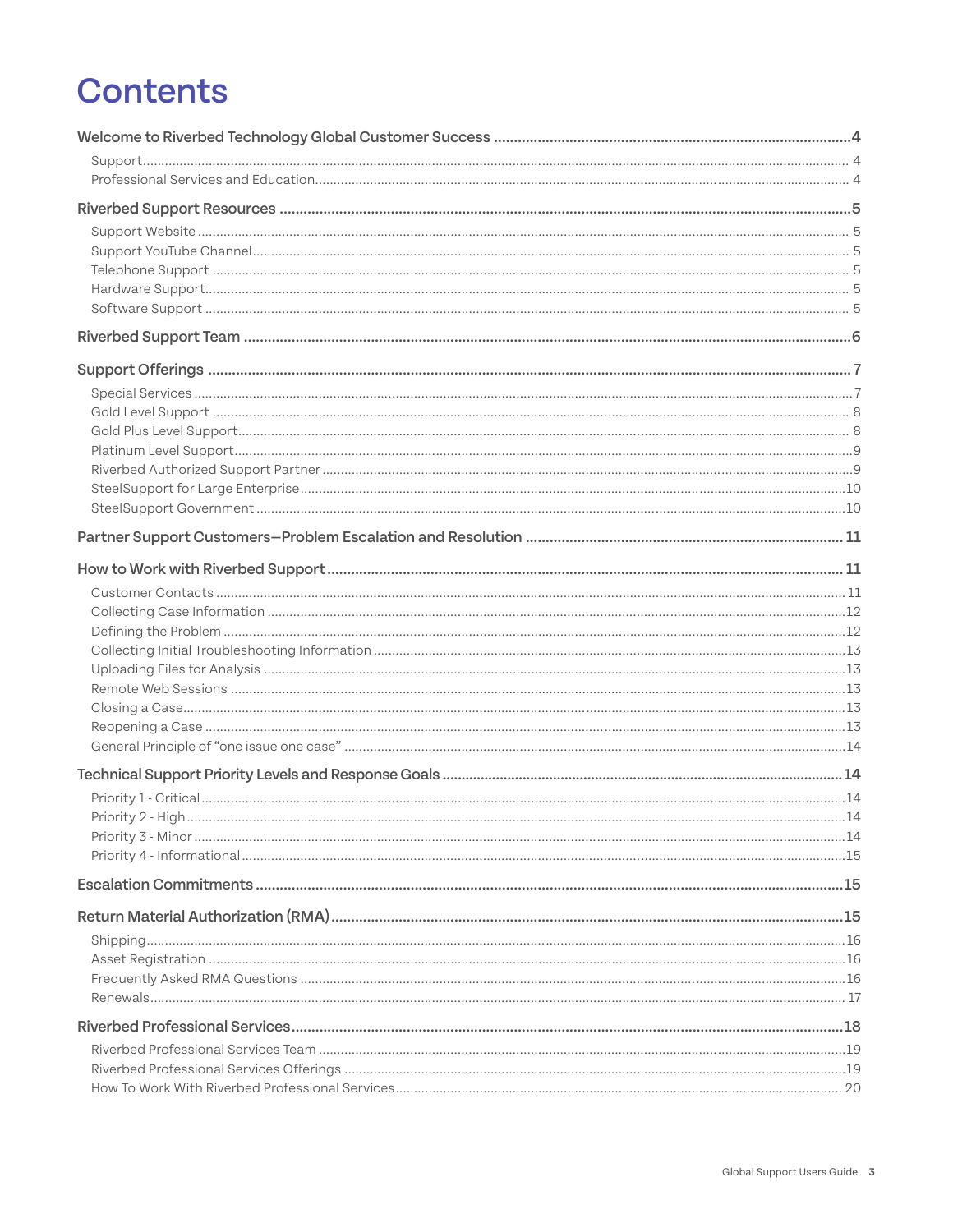#### <span id="page-3-0"></span>Welcome to Riverbed Technology Global Customer Success

This document is intended to provide an overview of what Riverbed's Global Customer Success offerings and organization can do for Riverbed customers.

Global Customer Success has three major components: Support, Professional Services, and Education. More information on each can be found below.

#### Support

Riverbed offers world-class support to help customers fully leverage the value of their Riverbed investment. Riverbed's trained technical support staff is available around the clock (24 hours a day, 7 days a week) to help customers and partners quickly and easily use, manage, and troubleshoot the Riverbed products in their network. In addition, Riverbed provides a wide variety of online support materials to help answer most questions.

Our follow-the-sun support model ensures that high priority cases can be transferred seamlessly to provide continuous coverage when working to solve critical problems. By using a single unified case tracking system, Riverbed support engineers know they are working with the latest details and status of each case.

Customers can open cases online through the Riverbed Support website or by emailing or calling Riverbed technical support. Cases are assigned directly to Escalation Engineers for investigation and resolution, according to engineer skill sets and availability. Resources are prioritized for optimized response to critical issues.

All incoming customer inquiries are answered directly by Riverbed Support and either handled or escalated appropriately. Customers know that their concerns are heard directly by Riverbed.

Alternatively, Riverbed has an extensive network of certified partners known as Riverbed Authorized Support Partners (RASP). Each RASP has a close working relationship with Riverbed Support and receives additional training, mentoring, and support tools.

When working with a RASP, you have the option to select partner support. With partner support, you will contact the partner for the initial levels of fault diagnostics. The support partner then manages escalations to Riverbed for vendor level support issues.

Riverbed customers can also access collateral to enhance their success by further enabling use cases, workflows, and real world problem

resolutions to achieve desired business outcomes. Examples of this additional content are:

- **•** Additional video content on what's available from Riverbed, solving real world problems, and showcasing use cases at: [youtube.com/user/](https://www.youtube.com/user/RiverbedTechnology) [RiverbedTechnology](https://www.youtube.com/user/RiverbedTechnology)
- **•** Webinars showcasing new product features at: [riverbed.com/about/webinar-library.html](https://www.riverbed.com/about/webinar-library.html#!filter-page=1)
- **•** Blogs providing key insights on how to get the most out of your investment at: [riverbed.com/blogs.html](https://www.riverbed.com/blogs.html)
- **•** This content is also available at [facebook.com/riverbed/](https://www.facebook.com/riverbed/) and [linkedin.com/company/riverbed-technology/](https://www.linkedin.com/authwall?trk=ripf&trkInfo=AQFcdJhvaYJ3swAAAYFJxy1Yxq5YZlzoJqZnIccioImjHhn73-s-Cz83sh9m0G99RTwU0dfiCmWdx7Ij1z68E6Q_eA_aD7t6xGpAXy8FN1Y-hVZvsyMY3-JqpSCnzYkCpp2JVIs=&original_referer=&sessionRedirect=https%3A%2F%2Fwww.linkedin.com%2Fcompany%2Friverbed-technology%2F)

#### Professional Services and Education

Riverbed Professional Services is available to help customers get the most business value from their Riverbed investment. Riverbed Professional Services has consultants and project managers available around the world and provides professionally managed services covering the entire lifecycle of Riverbed solutions and their integration into each customer's environment and processes, from planning and implementation to assessments and diagnostics to staff augmentation residencies for mapping and meeting the needs of the customer with the professional experience of Riverbed Professional Services performance engineers and capabilities of Riverbed solutions, following industry leading best practices.

In addition to fixed-scope packaged services and custom-scoped services, Riverbed offers a flexible way to consume services and training with GCS Credits. GCS Credits can be purchased when upfront budget is available but requirements are not yet firm, and can be consumed over a 12 month period from the date of purchase as requirements become defined.

More information can be found online about Riverbed Professional Services at [riverbed.com/services.](https://www.riverbed.com/services/index.html)

Riverbed offers training courses enabling customers to be certified as Riverbed Certified Performance Engineers, a unique accreditation in the industry. Additionally, a virtual lab environment and many other education offerings are available to help hone customers' skills using Riverbed solutions to solve real world problems. More information on available courses and consumption options is available on the Riverbed Education portal at [education.riverbed.com](https://education.riverbed.com/).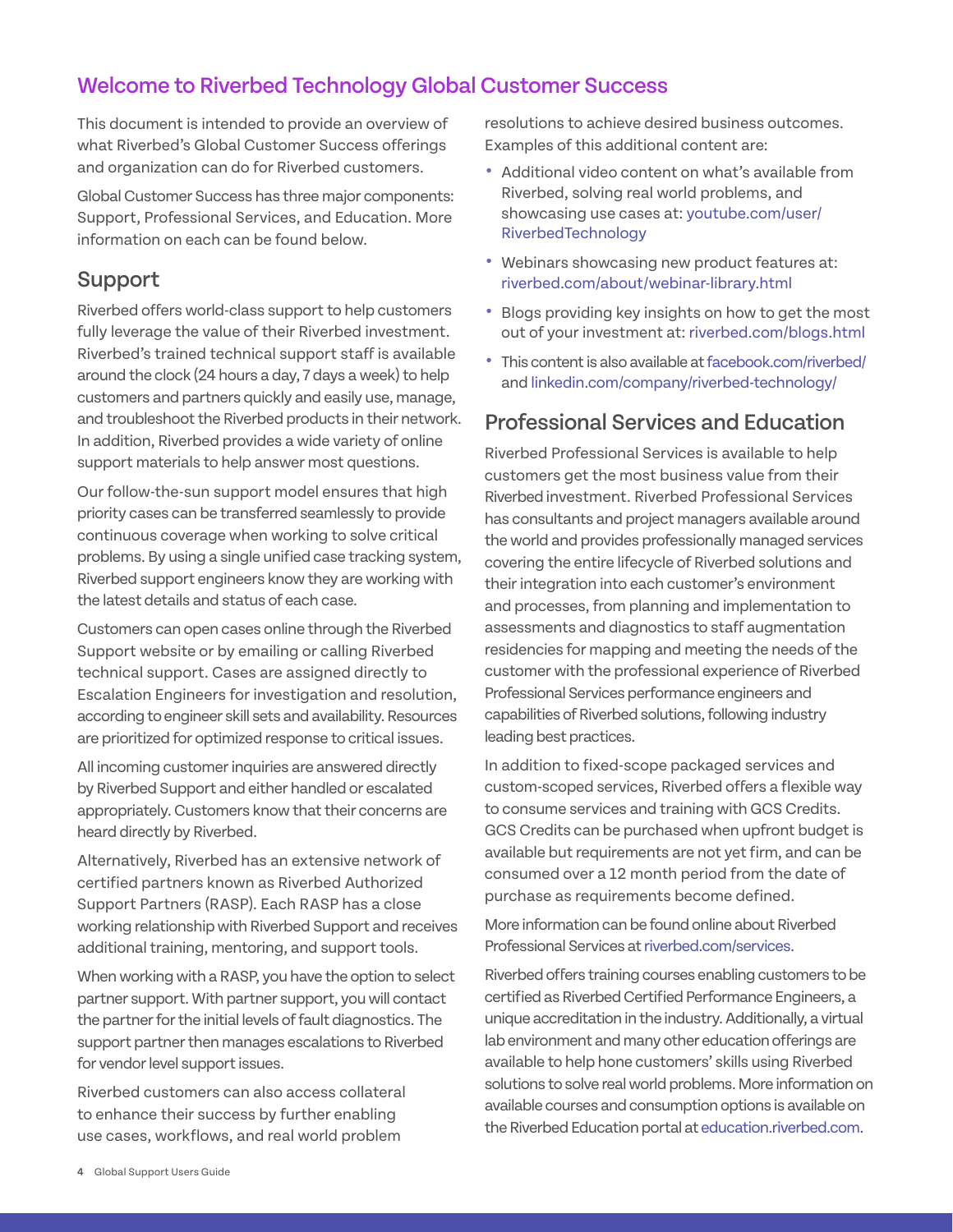#### <span id="page-4-0"></span>Riverbed Support Resources

Riverbed offers a wide variety of support resources designed to enhance the value of your Riverbed deployment. These resources and tools provide several approaches to find solutions and solve problems.

#### Support Website

Riverbed provides customers with an authorized account to access the Riverbed support website available at [support.riverbed.com](https://support.riverbed.com/), which provides access to the following resources:

- **•** Software releases and release notes
- **•** Product documentation, including deployment, usage, and troubleshooting guides
- **•** Knowledge Base detailing known issues and solutions, error messages, and specific configuration issues
- **•** Technical notes providing in-depth explanations to common questions (FAQs)
- **•** Trouble ticket / case reporting
- **•** Account information, including assets, support plans, and account contacts
- **•** Riverbed forum to share ideas, questions, and solutions within the Riverbed community
- **•** System Dump Analyzer to help identify potential problems with your Riverbed appliances and configurations

With a valid Riverbed Maintenance and Support plan, you can register on the Riverbed support website to set up your username and password by visiting [support.riverbed.com.](https://support.riverbed.com/)

## Support YouTube Channel

The Riverbed YouTube channel addresses many 'how to' questions. New content is frequently added. We encourage you to subscribe and stay current. [www.youtube.com/user/riverbedsupport](https://www.youtube.com/user/riverbedsupport).

#### Telephone Support

Direct hotline support lets customers contact an Escalation Engineer at any time, 24 hours a day, 7 days a week.

#### Hardware Support

#### **Maintenance**

Riverbed uses reasonable efforts to repair or replace defective hardware components, subject to certain exclusions as detailed in the Riverbed support terms available at [riverbed.com/supportservicedescription](https://www.riverbed.com/document/fpo/Support/support_description-of-maintenance-and-support-services_general-info.pdf), including but not limited to if the product or component has been damaged, mishandled, mistreated, or maintained or stored outside of specifications and Riverbed instructions. The Maintenance and Support level determines the hours of coverage and delivery speed of replacement parts and Field Technicians (FE).

See the [Support Offerings](#page-6-1) and [Return Material](#page-14-0)  [Authorization \(RMA\)](#page-14-0) sections for more information.

#### Software Support

#### Software Updates

Products covered by a valid Maintenance and Support contract qualify for software maintenance releases and updates as Riverbed makes them generally available without additional charge to Riverbed's Support customers. The contents and timing of all maintenance releases and updates are determined by Riverbed.

Customers subscribed to product updates are notified by email when software becomes available. Visit the Riverbed [Mailing Subscription page](https://support.riverbed.com/content/login/login_support.html?redirectUrl=http%3A%2F%2Fsupport.riverbed.com%2Fcontent%2Fsupport%2Fmy_riverbed%2Fmailing_subscriptions.html&unauthorized=true) to adjust your notification subscription. Customers with products under active support can download these updates from the Riverbed Support website.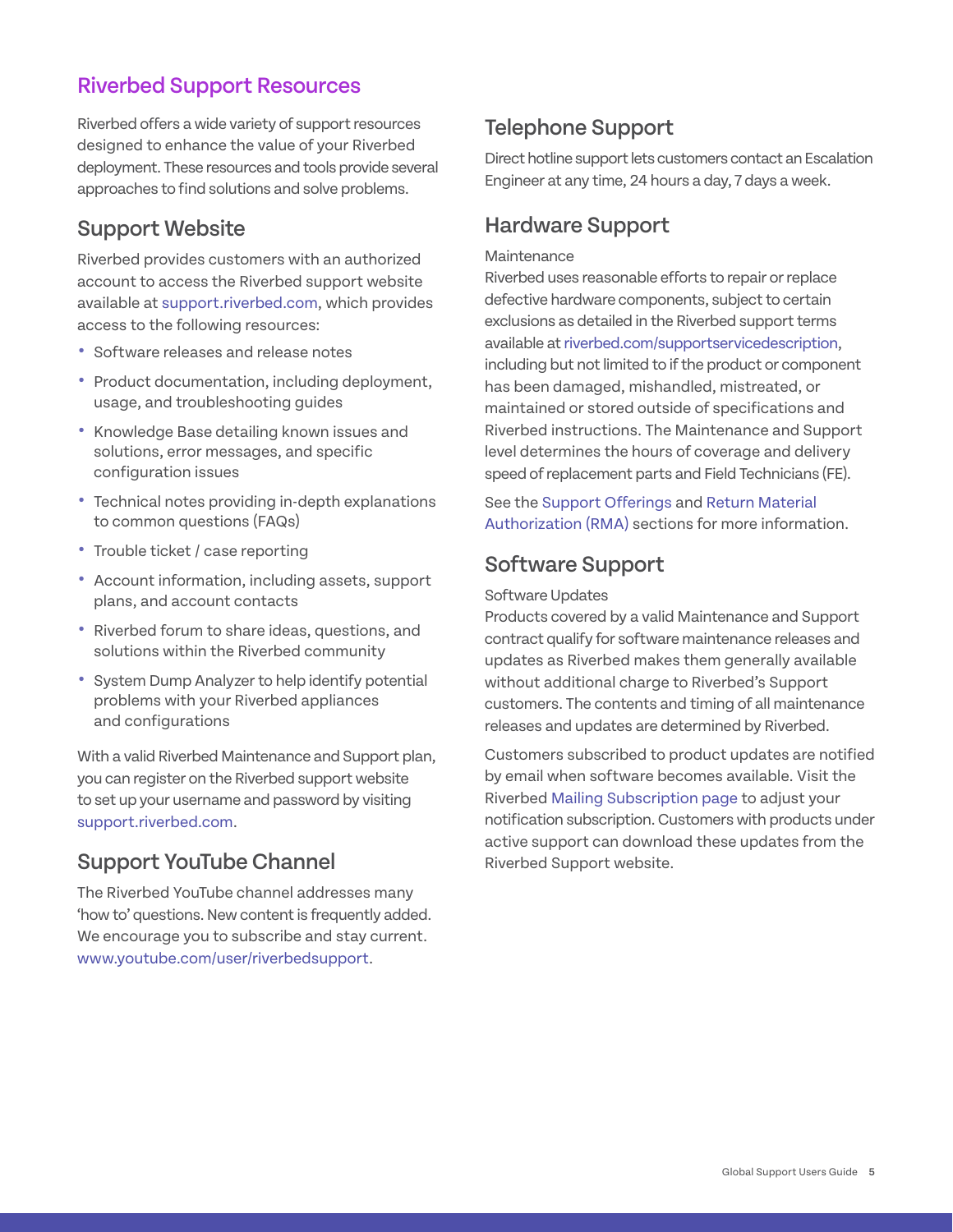#### <span id="page-5-0"></span>Riverbed Support Team

Riverbed world class Escalation Engineers are experts on the Riverbed product lines and related technologies. Escalation Engineers have completed extensive training, both internally and externally, and possess a high degree of problem solving skills. Many Escalation Engineers are certified in an IT specialty or have an advanced degree (such as MS or PhD). Skills and certifications include the full Riverbed certification track (RCPE, formally RCSP) and multiple alternative vendor related certifications, which may include, but are not limited to: Cisco, CISSP, InfoSEC, ISSAP Linux, Microsoft, NetApp, and VMWare.

Escalation Engineers have full accountability for the management of an assigned case, acting as a single point of contact and coordinating the efforts of other support team members, specialists, and engineering teams. The technical support organization works very closely with the quality assurance (QA) and engineering organizations to expedite support efforts and to provide customer feedback on product issues. Through this team approach, Riverbed aspires to offer the highest degree of technical knowledge possible.

Customer care analysts are positioned globally to work directly with customers that require assistance with the Riverbed support website, software licensing, Return Materials Authorization (RMA), and fulfilment related questions.

With detailed knowledge regarding software licensing across all product lines, this team assists with software activation, license expiration or extensions and software and license downloads. The team resolves user access problems, software download issues, and assists with asset management. Additionally, the customer care team proactively tracks all hardware RMA fulfillment and assists customers with hardware and license replacements, providing real time updates regarding open RMAs.

Riverbed Advanced Support Engineers (ASEs) are designated technical champions for all Riverbed support matters. ASEs possess an in-depth knowledge of their assigned customers' networks and case history. ASEs are available only to customers who purchase the Riverbed® SteelSupport<sup>®</sup> for Large Enterprise supplemental support offering, which is an optional maintenance and support solution that wraps itself around Riverbed's standard support offering to optimize digital performance.

ASEs accelerate case management through direct access to engineering staff with 24x7 global resources. Your ASE provides ongoing proactive communication for case reviews and change control management, while also providing architecture, methodology, and support documentation. For more information, see [SteelSupport](#page-9-0)  [for Large Enterprise](#page-9-0).

Riverbed also offers SteelSupport™ Government, which is a support program specifically tailored to the U.S. Federal Government. SteelSupport Government offers U.S. citizen Escalation Engineers who are trained to understand the U.S. Federal Government environment and to help U.S. Federal Government customers quickly and easily use, manage and troubleshoot Riverbed products within complex procedural and security constraints. For more information, see [SteelSupport](#page-9-0)  [Government.](#page-9-0)

At any time throughout the day, an experienced Escalation Engineer is available to respond directly to customer questions and resolve technical issues. English is the primary language for communication on support cases; however, select members of the support team may be able to service our customers in other languages such as Arabic, Armenian, Cantonese, Czech/Slovak, Dutch, Farsi, French, German, Gujarati, Hindi, Hungarian, Indonesian, Italian, Japanese, Korean, Mandarin, Polish, Portuguese, Romanian, Russian, Spanish, Thai, Turkish, Ukrainian, and Vietnamese. If a customer requests a specific language other than English, Riverbed will use reasonable efforts to locate a support team member that speaks such language (if available), provided that the customer acknowledges that Riverbed is not liable for any failure to meet the response time goals as listed in the section [Technical Support Priority Levels and](#page-13-0)  [Response Goals.](#page-13-0)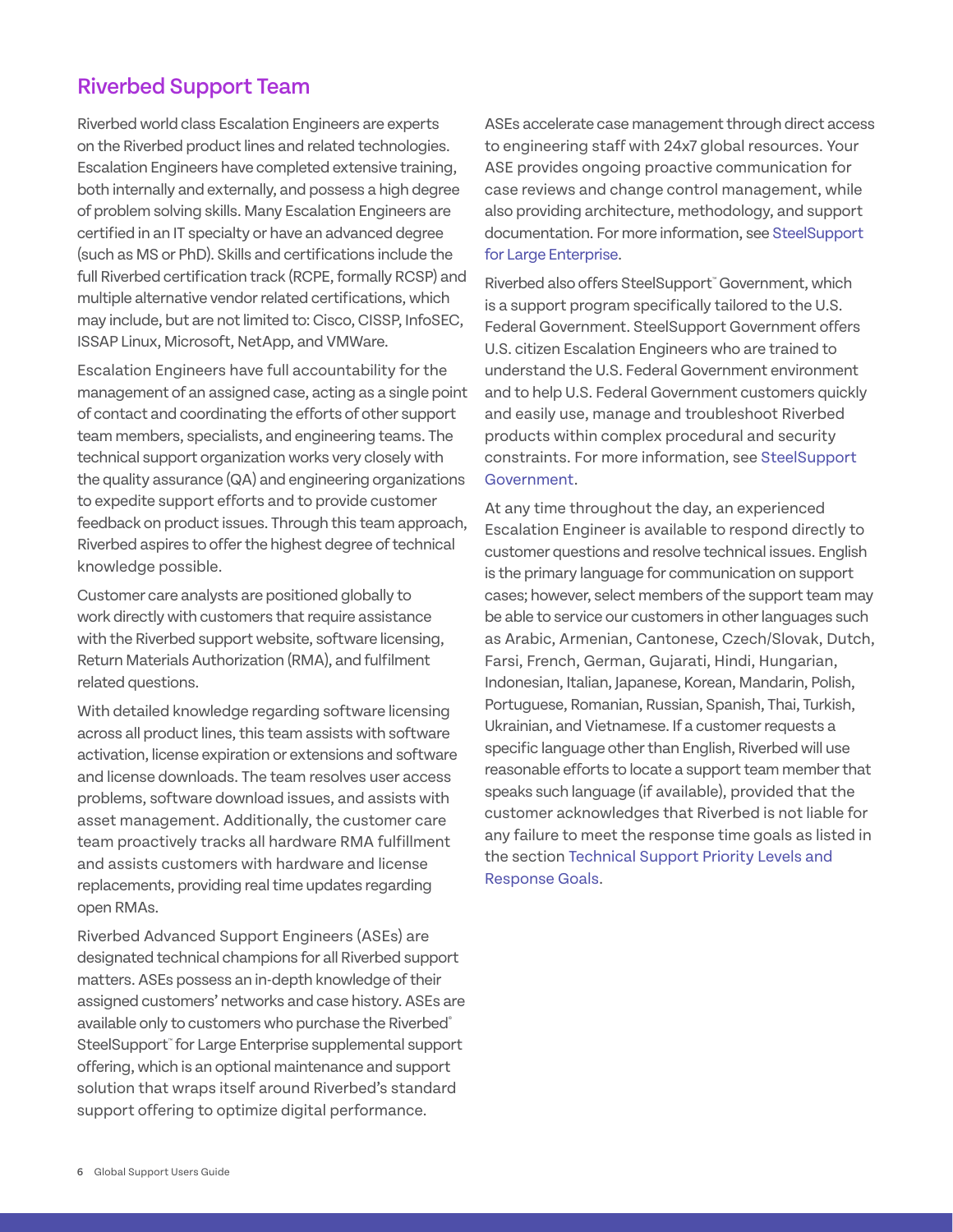#### <span id="page-6-0"></span>Error Corrections

Riverbed uses reasonable efforts to correct any reproducible programming error in the product software attributable to Riverbed with a level of effort commensurate with the severity of the error, provided that Riverbed is not obligated to correct all errors in any product software. Customers should notify Riverbed of

such errors and should provide Riverbed with enough information to reproduce an error. Riverbed is only responsible for errors that are attributable to the Riverbed product and are reproducible by Riverbed on unmodified product software as delivered to the customer.

#### <span id="page-6-1"></span>Support Offerings

Customers must have an active Maintenance and Support contract to access support resources beyond the basic product warranty.

Riverbed provides a choice of several Standard SteelSupport levels: software-only support, and for hardware appliances we offer Gold level support, Gold Plus level support, and Platinum level support. Riverbed also provides an Advanced SteelSupport offering SteelSupport for Large Enterprise.

The hardware support offerings are primarily differentiated by response time, spares delivery speed, shipment cutoff times, and the availability of onsite replacement by a qualified field engineer. Carefully consider the criticality of your assets to the success of your business and your end user's experience. Evaluate

the cost of downtime if an unexpected hardware failure occurs, then choose the program that fits your needs and business goals. Easily adjust your support levels as your business evolves. Support plans are offered in increments of one year periods.

#### Special Services

Riverbed has an extensive maintenance and support services portfolio. Customers can request additional maintenance and support services not included in Riverbed's standard support offering. Riverbed uses reasonable efforts to meet these requests directly or through our extensive network of partner relationships. If provided, any such services are subject to additional fees and terms and conditions.

| <u>Kivelbed oteelouppolit ouppolit</u><br><b>Offerings</b> |                                                                                               |                                                     |  |
|------------------------------------------------------------|-----------------------------------------------------------------------------------------------|-----------------------------------------------------|--|
| <b>Standard</b><br>SteelSupport™                           | <b>Advanced</b><br>SteelSupport™                                                              | <b>Partner Program</b><br>SteelSupport <sup>™</sup> |  |
| Government<br>Gold<br>Gold Plus                            | For Large Enterprise<br>Gold Plus Customer Success (GPLCS)<br>Platinum Customer Success (PCS) | Riverbed Authorized Support<br>Partner (RASP)       |  |
| Platinum                                                   |                                                                                               |                                                     |  |

# Riverbed® SteelSupport™ Support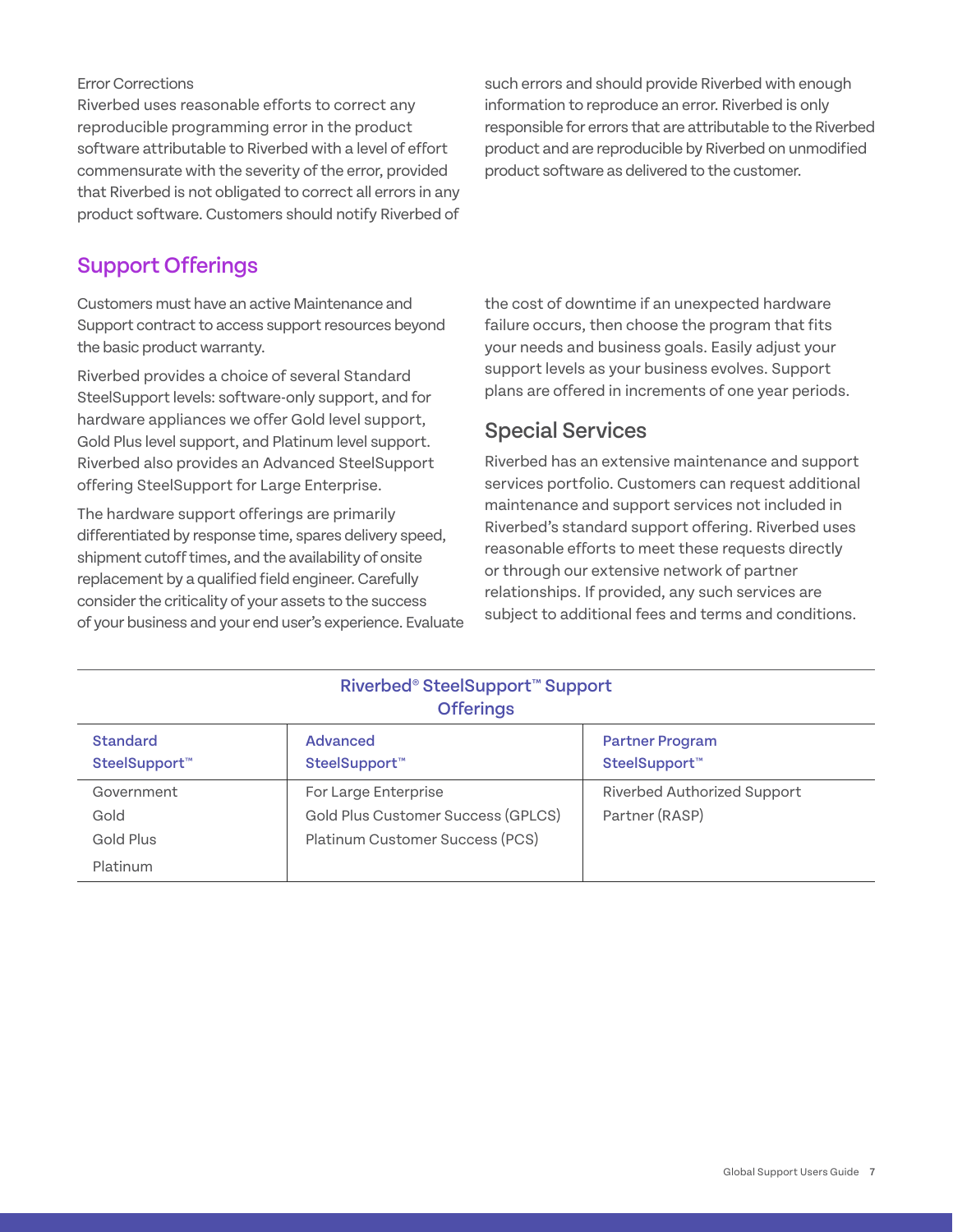## <span id="page-7-0"></span>Gold Level Support

With Gold level support, customers receive the following services:

- **•** 24x7 access to the Riverbed support website and Riverbed phone support
- **•** Software support, including maintenance releases and updates
- **•** Hardware support. In the event Riverbed issues an RMA for a hardware failure, replacement requests are shipped via express delivery as further described at [riverbed.com/supportservicedescription](chrome-extension://efaidnbmnnnibpcajpcglclefindmkaj/https://www.riverbed.com/sites/default/files/file/2022-05/mazumaintenanceandsupportservices.pdf). Additional delivery time may be required for special configurations, international shipments, and remote destinations. See the [Return Material Authorization](#page-14-0)  [\(RMA\)](#page-14-0) section for more information regarding the return process for defective units.
- **•** RCPE Foundations and Associate instructional content available from [education.riverbed.com](https://education.riverbed.com/help/articles/rcpe-for-customers)
- **•** [Annual Customer Success Plan Concept document](https://support.riverbed.com/content/login/login_support.html?redirectUrl=https%3A%2F%2Fsupport.riverbed.com%2Fbin%2Fsupport%2Fdownload%3Fdid%3Do9chn1vq8d9gd1lv84eno9f894&unauthorized=true) to introduce key Customer Success concepts

## Gold Plus Level Support

With Gold Plus level support, customers receive the Gold level support services outlined above plus access to:

- **•** Faster service level responses for Priority 2 (four hours instead of six for Gold) and Priority 3 (eight hours instead of next business day for Gold) tickets
- **•** Faster hardware support. In the event Riverbed issues an RMA for a hardware failure, Riverbed will deliver a replacement product to the registered installation location within four (4) hours as further described at [riverbed.com/supportservicedescription](chrome-extension://efaidnbmnnnibpcajpcglclefindmkaj/https://www.riverbed.com/sites/default/files/file/2022-05/mazumaintenanceandsupportservices.pdf).

Customers who qualify for the Gold Plus Customer Success program part of Riverbed's Enhanced Support, can expect the following benefits:

- **•** Access to a Customer Success Manager (CSM) to help drive adoption of Riverbed products, towards efficiently achieving desired business outcomes
- **•** 224 Global Customer Success (GCS) Credits to be used as needed for additional Professional Services training and service offerings, as defined at riverbed.com/gcs-credits and coordinated with the help of the CSM and Professional Services Project Management

Please refer to the [Gold Plus Customer Success program](chrome-extension://efaidnbmnnnibpcajpcglclefindmkaj/https://www.riverbed.com/sites/default/files/document/brochures/services/gold-plus-customer-success-program.pdf)  [guide](chrome-extension://efaidnbmnnnibpcajpcglclefindmkaj/https://www.riverbed.com/sites/default/files/document/brochures/services/gold-plus-customer-success-program.pdf) for more information.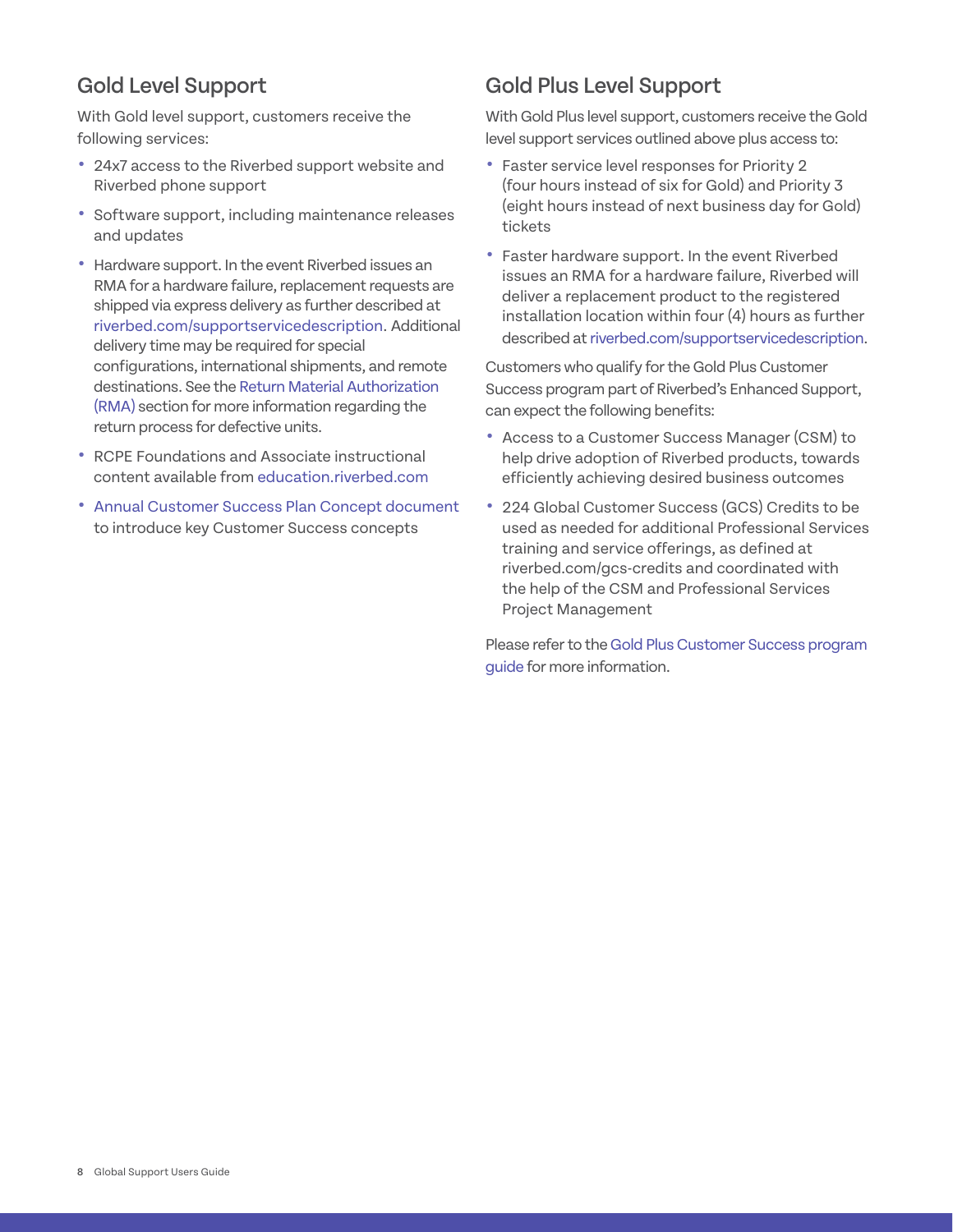## <span id="page-8-0"></span>Platinum Level Support

With Platinum level support, customers enjoy the highest level of customer service available from Riverbed, which includes Gold Plus level support services augmented with:

- **•** Annual service review
- **•** Faster hardware support. In the event Riverbed issues an RMA for a hardware failure, Riverbed will provide a field engineer and a replacement part within four (4) hours to perform onsite hardware repair or replacement of the product as further described at [riverbed.com/supportservicedescription.](chrome-extension://efaidnbmnnnibpcajpcglclefindmkaj/https://www.riverbed.com/sites/default/files/file/2022-05/mazumaintenanceandsupportservices.pdf)

RMA service is dependent on the geographic location of the deployed hardware. Additional time may be required for certain locations and/or for service outside of normal business hours. Check with your sales representative for specific location coverage. See the [Return Material](#page-14-0)  [Authorization \(RMA\)](#page-14-0) section for more information regarding the return process for defective units.

Please note that Riverbed field engineers do not perform the installation of new products or product moves to alternate locations. Should you require these types of services, please contact Riverbed Professional Services to obtain a quotation for a one-time service fee.

Customers who qualify for the Platinum Customer Success program, part of Riverbed's Enhanced Support, can expect the following benefits:

- **•** An assigned Customer Success Manager (CSM) to help drive adoption of Riverbed products, towards efficiently achieving desired business outcomes
- **•** An assigned Advanced Support Engineer (ASE) providing a primary point of support contact with a deep understanding of your environment and history
- **•** Expert advice regarding evaluation, roll-out, operation, and process adoption of new Riverbed features and technologies
- **•** An Executive Sponsor to help ensure Riverbed will bring appropriate resources to resolve any issues or develop product enhancements as optimally as possible
- **•** 498 Global Customer Success (GCS) Credits to be used as needed for additional Professional Services training and service offerings, as defined at [riverbed.com/gcs-credits](https://www.riverbed.com/services/gcs-credits.html) and coordinated with the help of CSM and Professional Services Project Management.
- **•** Access to reserved Riverbed Technical Support Engineers, as coordinated by the ASE
- **•** Faster initial response targets for Priority 1 and Priority 2 Support issues for customers supported by Riverbed directly
- **•** Expedited escalations to product specialists for critical issues, as coordinated by the ASE
- **•** Notifications of Riverbed software updates and new features for upgrade planning

Please refer to the [Platinum Customer Success](chrome-extension://efaidnbmnnnibpcajpcglclefindmkaj/https://www.riverbed.com/sites/default/files/document/brochures/platinum-customer-success.pdf)  [program guide](chrome-extension://efaidnbmnnnibpcajpcglclefindmkaj/https://www.riverbed.com/sites/default/files/document/brochures/platinum-customer-success.pdf) for more information.

#### Riverbed Authorized Support Partner

Riverbed has an extensive partner network with numerous partners certified as a Riverbed Authorized Support Partner (RASP).

As a RASP, the partner has invested in training and certification and demonstrated its support practices meet the requirements to become authorized. These authorized partners are also continually measured to ensure they maintain or exceed the program requirements. The RASP support team has a close relationship with Riverbed support and receives additional training, mentoring, and support tools.

When working with a RASP, the customer has the option to select partner support as its support strategy. When selecting this option, the customer contacts the RASP for the initial stages of support (level 1 and 2). The RASP is responsible for managing escalations with Riverbed for level 3 and 4 support issues.

The RASP is responsible for reviewing its engagement model with the customer to explain how to create, update, escalate, and close a case. The RASP also reviews any additional resources it offers, including web based portals and monitoring tools.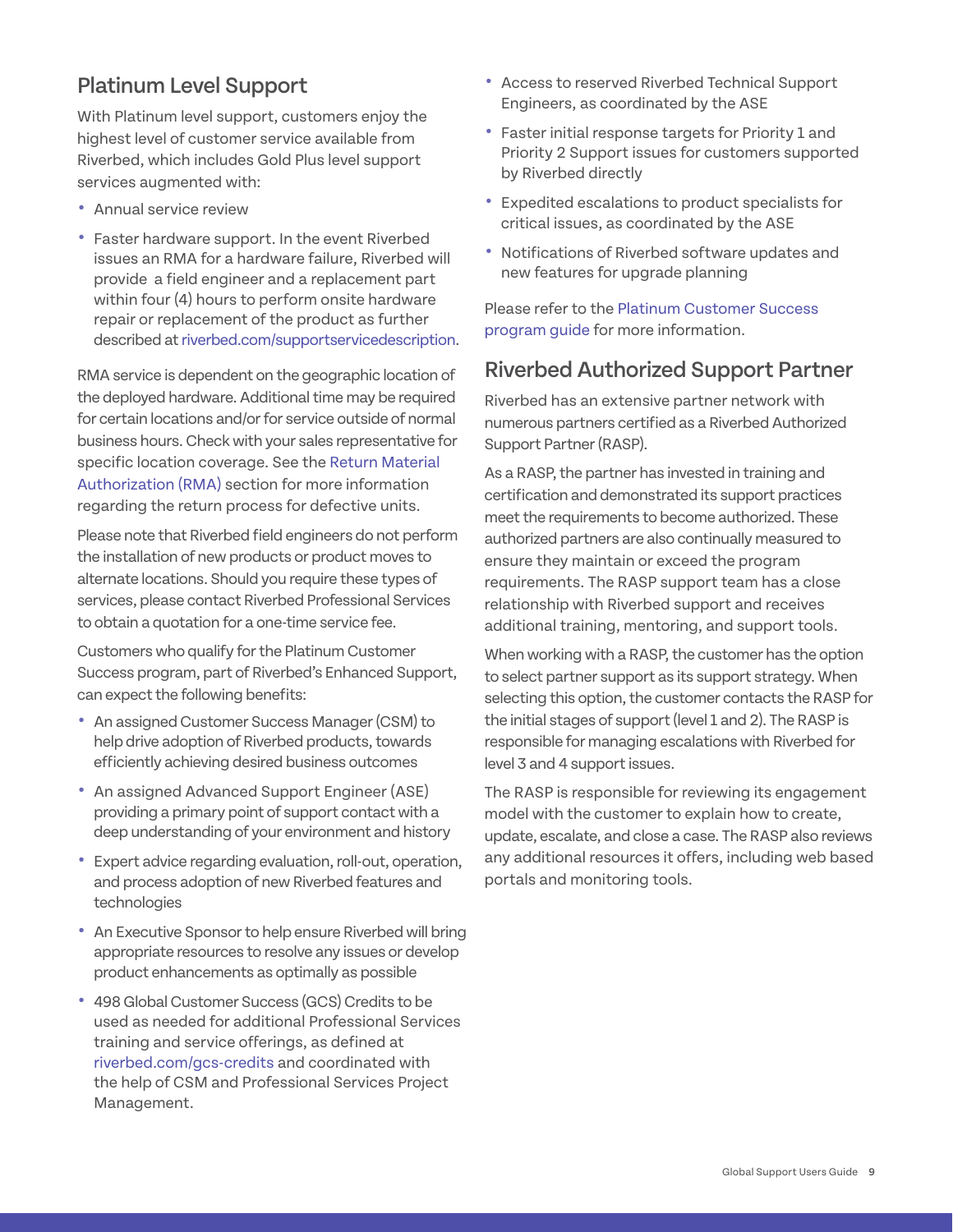## <span id="page-9-0"></span>SteelSupport for Large Enterprise

Riverbed SteelSupport for Large Enterprise provides a higher level of support for mission critical environments. A designated primary Advanced Support Engineer (ASE) partners with your organization to help achieve maximum uptime and return on your investment in Riverbed products. Your ASE helps ensure that you extract maximum value from your entire Riverbed portfolio, addresses continuous improvement opportunities for your operations and business processes, and is a designated advocate inside your organization and at Riverbed to accelerate progress, improve visibility, and sustain success.

Key benefits include:

- **•** An ASE that provides a primary point of support contact with a deep understanding of your environment and history
- **•** Access to SMEs familiar with your network and application environment to accelerate case management, as coordinated by the ASE
- **•** Access to reserved Escalation Engineers, as coordinated by the ASE
- **•** Expedited escalations to product specialists for critical issues, as coordinated by the ASE
- **•** Expert advice regarding evaluation, roll-out, and operation of new Riverbed features and technologies
- **•** Notification of Riverbed software updates and new features for upgrade planning

Please refer to the applicable brochure for [Riverbed](chrome-extension://efaidnbmnnnibpcajpcglclefindmkaj/https://www.riverbed.com/sites/default/files/file/2022-01/steelsupport-large-enterprise.pdf)  [SteelSupport for Large Enterprise](chrome-extension://efaidnbmnnnibpcajpcglclefindmkaj/https://www.riverbed.com/sites/default/files/file/2022-01/steelsupport-large-enterprise.pdf) for additional information regarding the scope of this service. For pricing information and terms, please contact your Riverbed sales representative.

#### SteelSupport Government

Riverbed offers "SteelSupport Government", a support program specifically tailored to U.S. Federal Government customers. With this offering, we make it simple to reach Technical Support and conduct appropriate interactions with resources that are trained to understand the U.S. Federal Government environment. We are there to answer your important questions. With SteelSupport Government, U.S. Federal Government customers gain 24/7 access to a technical team of U.S. citizens who are trained to expedite specific U.S. Federal Government customer needs with domain knowledge and understanding of their environmental complexities. Riverbed also uses reasonable efforts to make available technical support resources that possess proper security clearances (as available)\* and adhere to specialized policies and procedures.

Key features of SteelSupport Government include:

- **•** 24x7 access to remote phone support provided by U.S. citizens
- **•** Access to a toll-free and direct dial support hotline dedicated to U.S. Federal Government customers
- **•** All phone / web / email support inquiries by U.S. Federal Government customers will be answered by U.S. citizens
- **•** Access to cleared support personnel (as available)\*

Please refer to the applicable brochure for [Riverbed](https://www.riverbed.com/document/datasheets/steelsupport-government-for-us-federal-customers-datasheet.pdf)  [SteelSupport Government](https://www.riverbed.com/document/datasheets/steelsupport-government-for-us-federal-customers-datasheet.pdf) for additional information regarding the scope of this service. For pricing information and terms, please contact your Riverbed sales representative.

\*SteelSupport Government for products in a classified environment are subject to additional requirements. See the Riverbed support terms available at [riverbed.com/supportservicedescription](https://www.riverbed.com/document/fpo/Support/support_description-of-maintenance-and-support-services_general-info.pdf) for additional information.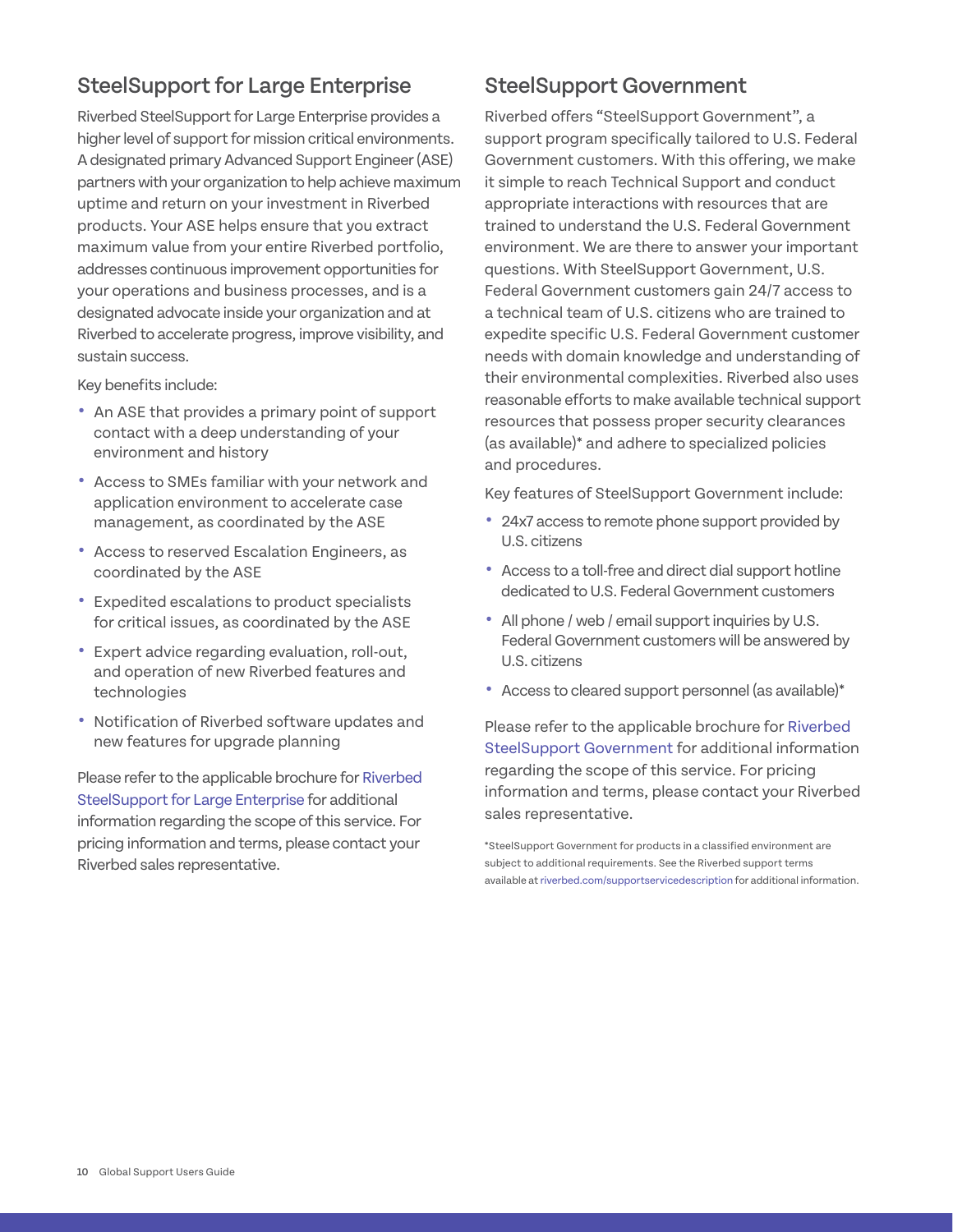#### <span id="page-10-0"></span>Partner Support Customers—Problem Escalation and Resolution

Customers who purchase partner support from a Riverbed partner (such as a distributor, reseller, service provider or system integrator) need to call the partner's support team if they encounter a problem. Riverbed Authorized Support Partners (RASP) are responsible for providing level 1 and 2 technical support.

If the RASP is unable to resolve the problem, they will escalate to Riverbed support. Riverbed works with the RASP and provides level 3 and 4 support for issues requiring vendor level response.

#### How to Work with Riverbed Support

#### Customer Contacts

We request that each customer designates at least two individuals to act as support liaisons. This ensures that customer contacts are sufficiently trained in the operation and use of the product during critical support periods to take full advantage of Riverbed's TAC recommendations.

may decline to provide support or maintenance services to anyone other than your designated support contacts. To avoid support delays, please notify Riverbed if you need to transfer support responsibilities. Customers must provide reasonable access to necessary personnel to answer questions about any reported problem.

#### Riverbed may decline to provide support or Riverbed

The preferred method is to open a case on the Riverbed support website at [support.riverbed.com.](https://support.riverbed.com/) An online case provides the fastest access to Riverbed support representatives. Once you create a case, your request will be routed to the appropriate person and they will get in touch with you as soon as possible.

|  |  | Riverbed also provides phone support. |  |
|--|--|---------------------------------------|--|
|--|--|---------------------------------------|--|

| <b>Country/Region</b> | <b>Toll Number</b>                            |                 |  |
|-----------------------|-----------------------------------------------|-----------------|--|
| Global Support        | +1 415.247.7381                               |                 |  |
| <b>Country/Region</b> | <b>Toll Free Number</b><br><b>Toll Number</b> |                 |  |
| Australia             | 0011.800.4.782.3822 (0011.800.4.RVBD.TAC)     | 1300.007.823    |  |
| China                 | 00.800.4.782.3822 (00.800.4.RVBD.TAC)         | 400.882.2065    |  |
| Denmark               | 00.800.4.782.3822 (00.800.4.RVBD.TAC)         |                 |  |
| France                | 00.800.4.782.3822 (00.800.4.RVBD.TAC)         |                 |  |
| Germany               | 00.800.4.782.3822 (00.800.4.RVBD.TAC)         |                 |  |
| Hong Kong             | 001.800.4.782.3822 (001.800.4.RVBD.TAC)       |                 |  |
| India                 | 000.800.001.6524                              |                 |  |
| Japan                 | 00.800.4.782.3822 (00.800.4.RVBD.TAC)         |                 |  |
| Malaysia              | 00.800.4.782.3822 (00.800.4.RVBD.TAC)         |                 |  |
| Singapore             |                                               | 65.6508.7422    |  |
| Thailand              | 001.800.4.782.3822 (001.800.4.RVBD.TAC)       |                 |  |
| United Kingdom        | 00.800.4.782.3822 (00.800.4.RVBD.TAC)         |                 |  |
| <b>United States</b>  | 1-888-RVBD-TAC (1-888-782-3822)               | +1 415.247.7381 |  |
| Vietnam               | 120.11.071                                    |                 |  |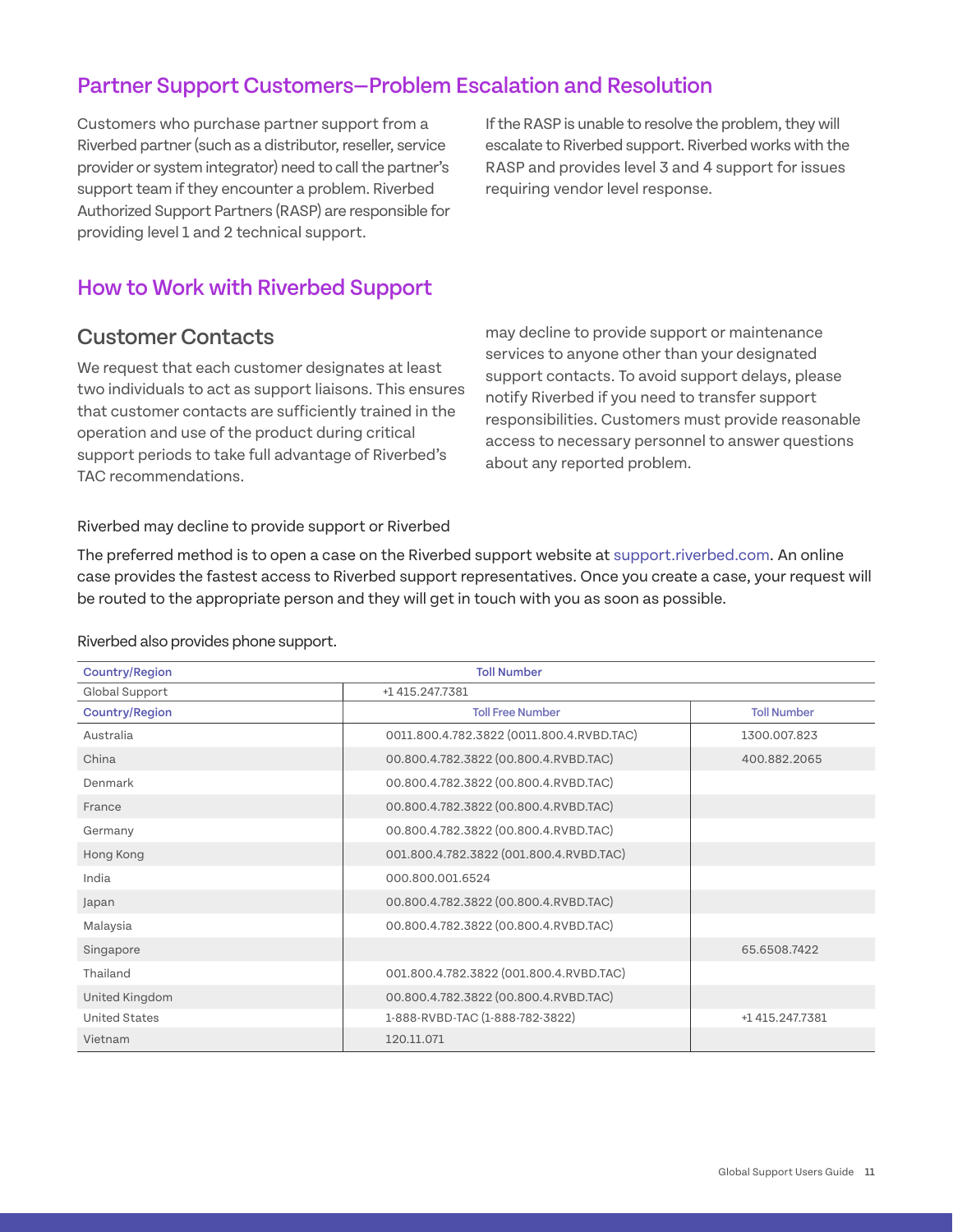## <span id="page-11-0"></span>Collecting Case Information

When you report a problem to Riverbed, be prepared to provide the following information:

- **•** Customer name and location
- **•** Problem definition; please make this as detailed and specific as possible
- **•** Serial number; serial number of the device(s) in question
- **•** Software version; the software version running on the device(s) in question
- **•** Model name; model name of the device(s) in question
- **•** IP address information

#### Defining the Problem

Be prepared to define the problem and provide the following information:

Requested problem priority (as further described at [riverbed.com/supportservicedescription](https://www.riverbed.com/document/fpo/Support/support_description-of-maintenance-and-support-services_general-info.pdf)):

- **•** P1 Critical: Severe Impact to Business Operations
- **•** P2 High: High Impact with Disruption to Normal Business Operations
- **•** P3 Minor: Medium to Low Impact to Normal Business Operations
- **•** P4 Informational: Minor Problems, Request for Information

See [Technical Support Priority Levels and Response](#page-13-0)  [Goals](#page-13-0) for more details.

Problem symptoms:

- **•** When the behavior was first observed and what, if anything, has changed in the environment
- **•** For example: "The device shows critical status for the last 4 days and the 'show stats alarm' command shows 'bypass alarm"
- **•** If this was a previously stable environment, explain what changed within the network or specific application prior to this behavior
- **•** Attempts to troubleshoot and rectify
- **•** For example: "Tried to restart the service at 17:23 today but this failed"
- **•** Network diagram and deployment information
- **•** Provide information about your network design, where the Riverbed product appears, and the way it is deployed

#### Problem details:

Provide as much information as you can about the problem. For example: What do these messages mean and do they affect the performance of the appliance?

- **•** "Jul 20 21:55:36 SH-2 sport[655]: [disk.CRIT] {- -} Disk I/O error"
- **•** "Jul 20 21:55:36 SH-2 sport[655]: [segstore/read\_op. CRIT] - {--} I/O error on segstore read"
- **•** "Jul 20 21:55:36 SH-2 sport[655]: [segstore.NOTICE] - {- -} Initiating shutdown"
- **•** "Jul 20 21:55:36 SH-2 sport[655]: [segstore.ALERT] - {- -} HALT Disk I/O error detected in segstore. Sport will be shutdown. Restart with clean store option"
- **•** "Jul 20 21:55:36 SH-2 sport[655]: [segstore/page. WARN] {- -} read ahead failed due to potential memory deadlock"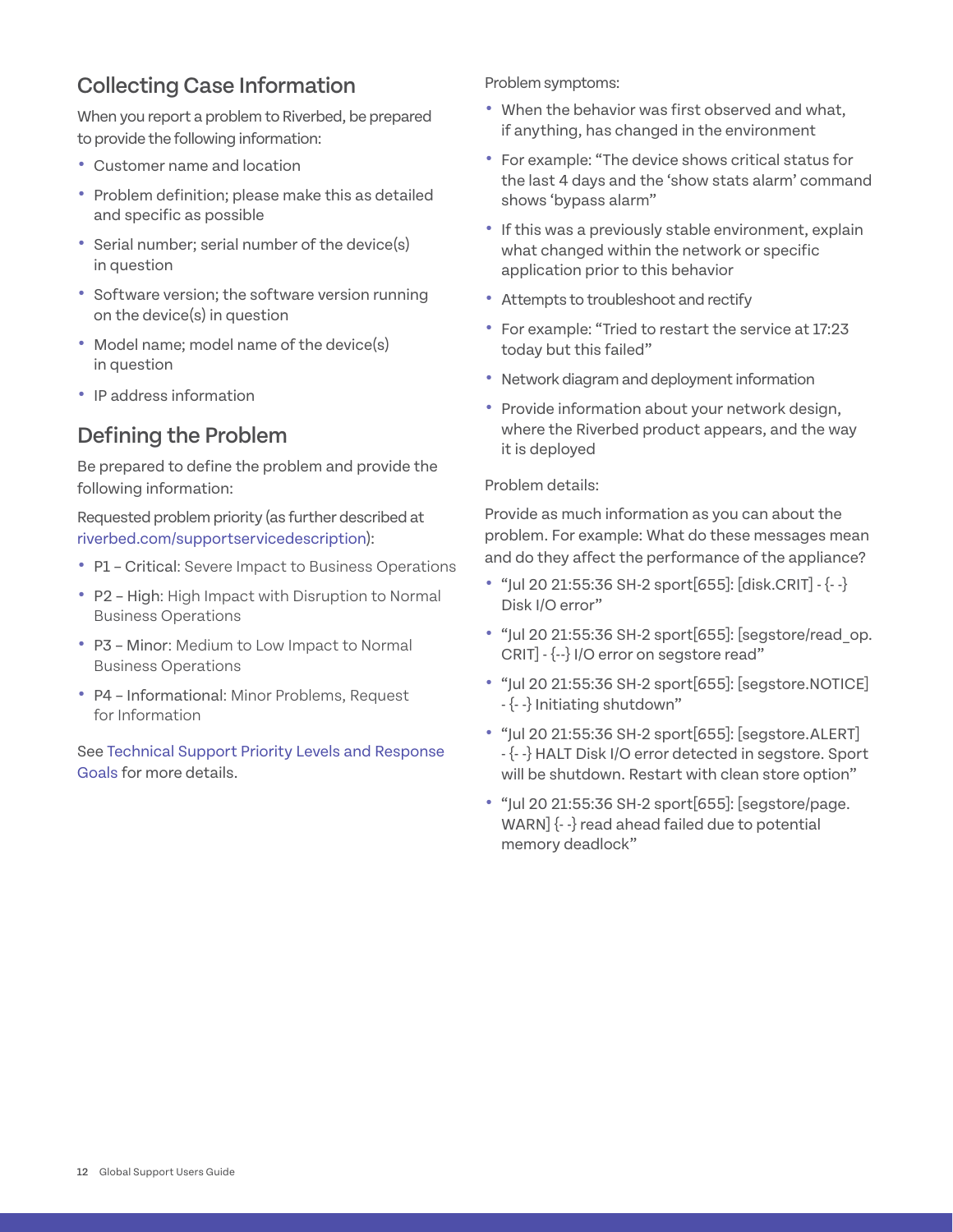# <span id="page-12-0"></span>Collecting Initial Troubleshooting Information

For the most up-to-date information about how to collect initial troubleshooting information for your Riverbed product, please refer to the Riverbed Support knowledge base article: [Collecting Initial](https://supportkb.riverbed.com/support/index?page=content&id=S17193)  [Troubleshooting Information.](https://supportkb.riverbed.com/support/index?page=content&id=S17193)

# Uploading Files for Analysis

After you collect troubleshooting files, you can upload the files to existing cases through the Riverbed support website.

You can also package them as a ZIP file, provide a unique name that easily identifies them (we recommend including your support case number in the file name) and upload the files to the Riverbed support FTP Site at:<ftp://ftp.riverbed.com/incoming>. When you open or discuss the case with support, reference the uploaded file.

For more information about uploading files, refer to this knowledge base article on the Riverbed support website: [https://supportkb.riverbed.com/support/](https://supportkb.riverbed.com/support/index?page=content&id=S13970)  [index?page=content&id=S13970.](https://supportkb.riverbed.com/support/index?page=content&id=S13970)

#### Remote Web Sessions

For many support cases, the Riverbed Support engineer will ask to initiate a remote web session. This session lets the support engineer connect to your network through a web browser and experience the issues directly. Most commonly, the Escalation Engineer uses the session to collect traces and examine network activity. This feature lets the Riverbed support team rapidly diagnose problems and help find solutions.

Remote web sessions are normally conducted via Zoom (alternative platforms are available). Work with Riverbed support to establish a session.

When requesting a remote session, the customer must provide Riverbed with a clear problem definition, a detailed description of what troubleshooting has been conducted, and the desired outcome which is to be agreed between all parties.

Most sessions should be limited to a maximum of two (2) hours, however for high priority cases and in exceptional circumstances this may be extended. Customers should contact Riverbed Support approximately 30 minutes before commencement of the session to enable a suitable Escalation Engineer to be assigned. Riverbed will use reasonable efforts to ensure an Escalation Engineer is available when requested, however, during busy times this may not be possible. Riverbed Support will suggest an alternative time and date if this is the case.

## Closing a Case

Upon completion of a case, the Escalation Engineer will follow up with the customer for approval before closing it. If the engineer does not receive confirmation within a defined period, they will close the case. The case can be reopened based on a customer request. Customers can also request closing a case by adding a comment to a case via the Riverbed Support website.

## Reopening a Case

If the same problem reoccurs after a case is closed, customers can reopen the case within 30 business days. After this time, a new case should be opened.

The customer may reopen a case by reviewing the case details online and adding a new comment to the case. A new comment changes the case status from Closed to Needs Attention and alerts the case owner.

If the case is older than 30 business days, Riverbed requests you open a new case and reference your old case number in the description. If possible, the original case engineer will be assigned to the case, since the engineer is already familiar with the case history. If the original engineer is not available, the next available engineer will be assigned.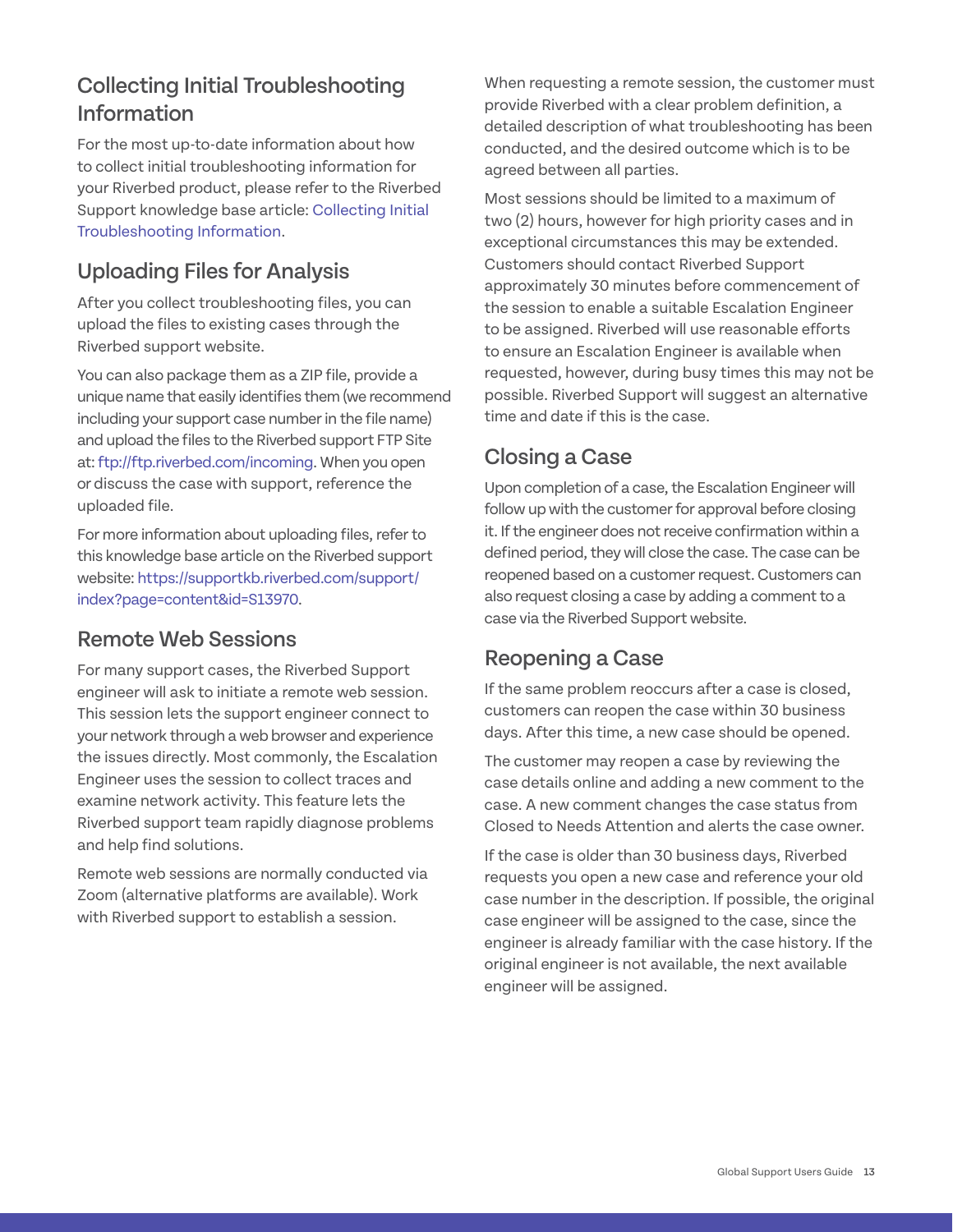#### <span id="page-13-0"></span>General Principle of "one issue one case"

The general principal for all requests reported to Riverbed is: One Issue; One Case.

If, at any stage in the life cycle of the case, a subsequent issue is identified then a separate case should be opened. This ensures we maintain focus on the reported issue and enables accurate tracking

through to resolution and reduces the potential for confusion and duplication of effort.

For example: In resolving issue (A) the customer notices that some other feature (B) is now not functioning as expected – a second case will be opened and a new reference number will be provided by Riverbed.

## Technical Support Priority Levels and Response Goals

Riverbed works with customers to assign a priority to submitted problems. The priority level defines the targeted time frames for initial response goals and escalation potential. This process assists the appropriate resources within Riverbed to manage problems quickly and efficiently according to their priority level.

All cases are prioritized according to their impact to the customer (Priority 1 (P1) through Priority 4 (P4)) with P1 being the most critical. The priority of the case can change, being upgraded or downgraded, depending on troubleshooting progress. Riverbed uses reasonable efforts to provide the service level responses included in the following section.

# Priority 1 - Critical

Priority 1 cases are catastrophic problems that severely impact the customer's ability to conduct business. This may mean that the systems are down or not functioning and no procedural workaround exists. The objective is to restore the customer's capacity to remain productive and maintain necessary business-level operations affected by the problem within 24 hours and to downgrade the problem severity accordingly.

Riverbed initially responds to a Priority 1 case within one hour after opening a P1 case. Alarm notifications are sent to members of the support team if a P1 case has not been responded to after 45 minutes.

Continuous efforts are made to isolate, diagnose, and deliver a workaround or repair. When the severity level has been downgraded, the support team follows the appropriate guidelines.

# Priority 2 - High

Priority 2 cases are high-impact problems that disrupt the customer's operation but there is capacity to remain productive and maintain necessary business level operations. The problem may require a fix on the customer's system prior to the next planned commercial release of the applicable Riverbed product software.

Riverbed will initially respond within four hours after the point of opening a P2 case. The Riverbed support team makes continuous efforts to isolate, diagnose, and deliver a workaround or repair during Riverbed's normal local business hours.

# Priority 3 - Minor

Priority 3 issues are medium-to-low impact problems that involve partial loss of noncritical functionality. The problem impairs some operations but allows the customer to continue to function.

Riverbed will initially respond within eight hours after the point of opening a P3 case. Riverbed support responsive action will be reasonably appropriate to the nature of the case.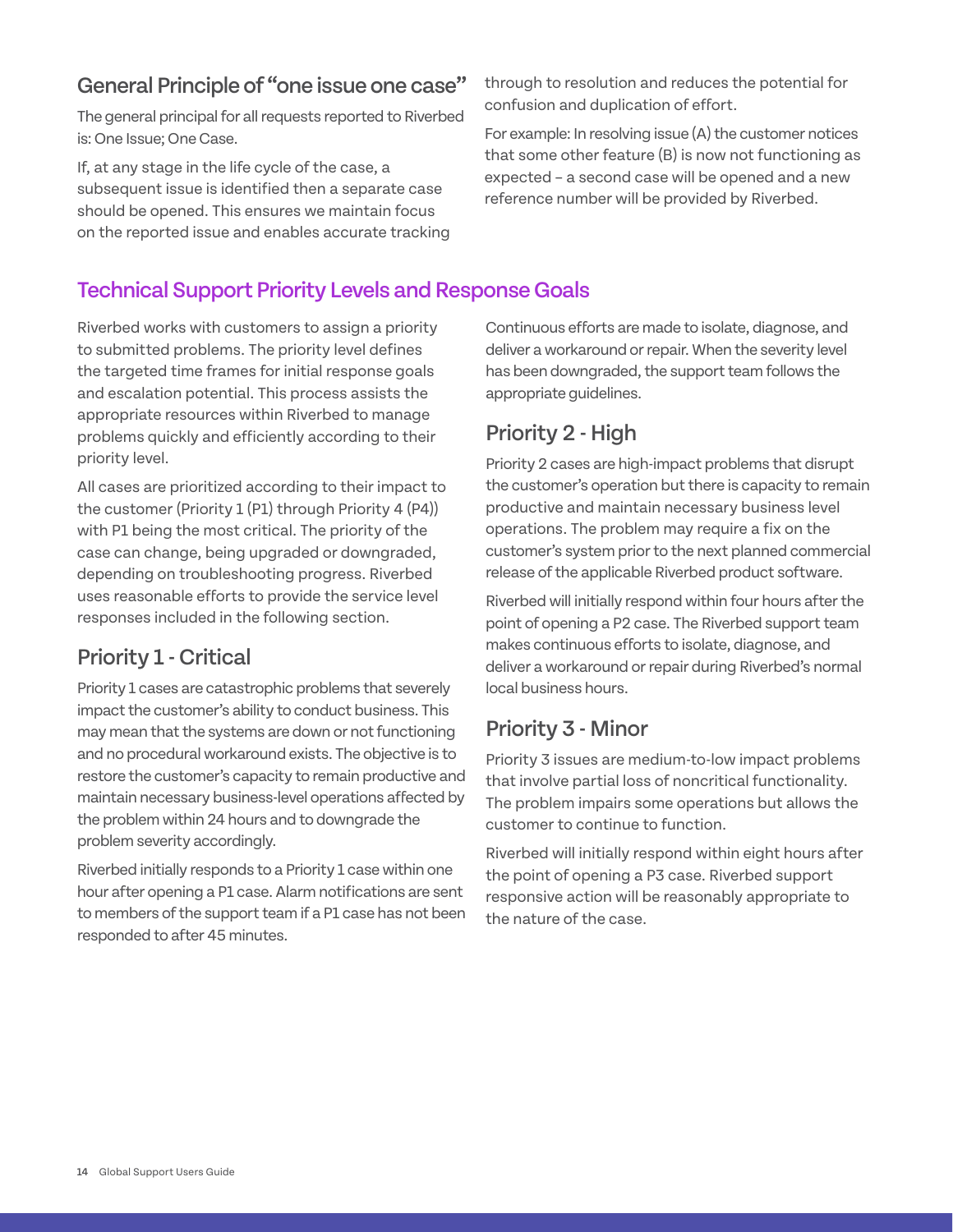#### <span id="page-14-0"></span>Priority 4 - Informational

Priority 4 issues include minor problems and all other errors. The inconvenience is slight and can be tolerated.

Riverbed will initially respond the next business day after the point of opening a P4 case during Riverbed's normal local business hours or within two business days after a

P4 case is opened outside of Riverbed's normal local business hours. Riverbed support responsive action will be reasonably appropriate to the nature of the case.

Riverbed measures its business performance and strives to regularly exceed these goals.

#### Escalation Commitments

Riverbed provides systematic escalation management to customers with current support plans. The Riverbed escalation process notifies levels of management throughout the life cycle of the technical issue. This process assists the appropriate resources to resolve outstanding technical problems as efficiently as possible.

| Severity                     | <b>Notifications</b>                                              |                          |                                        |
|------------------------------|-------------------------------------------------------------------|--------------------------|----------------------------------------|
|                              | <b>Escalation Engineer</b>                                        | Local TAC Manager        | Regional Support Director<br>and Above |
| Priority 1 - Critical        | Within 1 Hour                                                     | 1 Hour                   | 4 Hours                                |
| Priority 2 - High            | Within 6 Hours (Gold)<br>Within 4 Hours (Gold Plus & Platinum)    | 8 Hours                  | 24 Hours                               |
| Priority 3 - Minor           | Next Business Day (Gold)<br>Within 8 Hours (Gold Plus & Platinum) | Weekly                   |                                        |
| Priority 4 - Support Request | Next Business Day                                                 | $\overline{\phantom{a}}$ | $\sim$                                 |

Customers can escalate a case based on the Riverbed response to their support request.

To escalate a case please contact Riverbed Support. For reference the high-level escalation path is: Escalation Engineer to local TAC Management to Regional Support Director to VP of Support. Engineering, Development, Sales, and the Executive team may be involved in escalations, as needed.

There is a duty manager on call 24 hours a day, 7 days a week. At any time if a case is not handled as expected, a customer can request to be connected to the duty manager when speaking to Riverbed Support.

## Return Material Authorization (RMA)

In some cases, you may need to return hardware to Riverbed for replacement. Before returning any hardware, contact Riverbed Support. If Riverbed Support verifies that the product is defective, Riverbed issues a Return Material Authorization (RMA) number and provides a return address to send the defective unit for repair or replacement. The RMA number ensures proper tracking and handling of the returned material.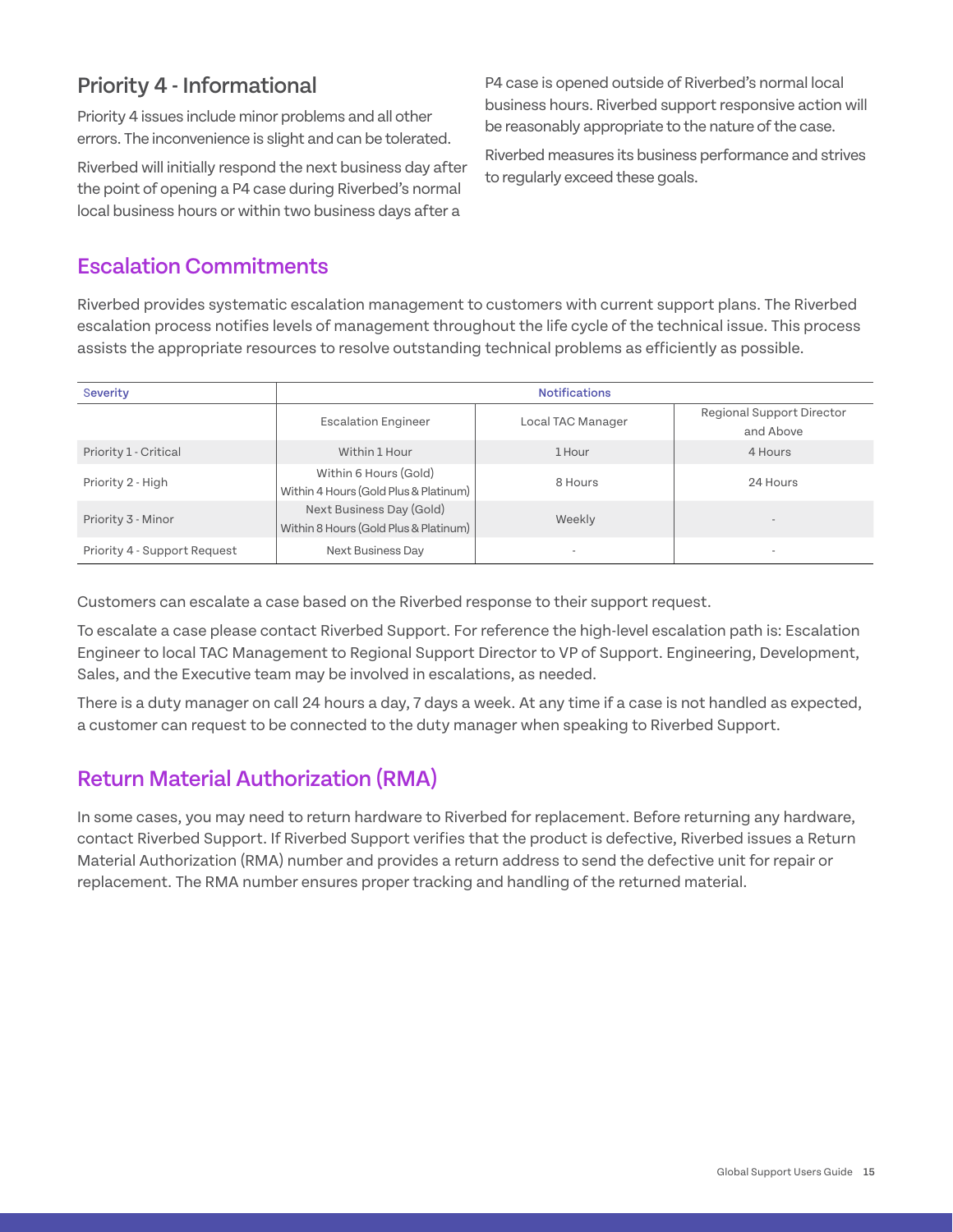## <span id="page-15-0"></span>Shipping

All replacement products are shipped with a Customer Returns kit that provides return instructions along with the RMA number and any applicable documentation.

Riverbed cannot accept any returned product without an RMA number on the package. Customers must deliver the defective product along with the RMA number to the shipping address provided by Riverbed within the Customer Returns kit. Riverbed offices are unable to accept RMA returns. If the customer ships the product on its own transportation carrier's account or without fully complying with Riverbed's RMA procedures, the customer assumes the risk of damage or loss in transit.

The customer must use the original container (or equivalent) and may be required to pay the return shipping charge. The Riverbed Support team may be able to advise customers on shipping charges based on their support plan and location.

# Asset Registration

Riverbed stocks spare parts according to the installation address provided by the customer. Under a Platinum support contract, Riverbed will also dispatch a field engineer to this recorded address for repair or replacement. It is therefore critical that you maintain the current installation address of each of your Riverbed assets through the Riverbed Support website.

You can view and update installation locations at: [https://support.riverbed.com/content/support/](https://support.riverbed.com/content/support/my_riverbed/assets.html) [my\\_riverbed/assets.html](https://support.riverbed.com/content/support/my_riverbed/assets.html)

## Frequently Asked RMA Questions

How do I return the failed hardware to Riverbed? Use the shipping materials from the original or replacement hardware (or equivalent) to package the failed component(s). Include all accessories, such as power cords and bypass cards, with the shipment. Be sure to clearly identify the RMA number on the outside of the box with your returned hardware.

Customers that receive an advance replacement unit under their support plan are responsible for returning the failed hardware to Riverbed within 30 days after the replacement has been shipped.

If the defective unit is not returned within this time, Riverbed reserves the right to invoice the customer for the list price of the replacement unit.

Why doesn't the replacement unit exactly match the failed device?

Wherever possible, replacement parts will match the failed unit exactly. On occasion, the replacement product may have slightly different options, but will always be of equal or superior functionality. If you receive a replacement unit that does not exactly match your failed unit, consider one of these options:

- **•** If you require different power cords for your region, use the power cords from the failed unit
- **•** If you require a different type of network card, use the card from the failed unit. See the Network Card Installation Guide on the Riverbed support website for instructions
- **•** If you require a different version of the software, download the desired version from the Riverbed Support website. If you do not see the version you want, contact Riverbed Support for download instructions.

Will Riverbed install the replacement hardware? Customers with Platinum support contract receive onsite support for replacements. For all other support levels, the customer is responsible for replacing the hardware. The Riverbed Support website provides documentation about installing and configuring Riverbed appliances and related components. Additional remote assistance is available from Riverbed Support.

What happens to the data on the failed unit?

Hardware returned to Riverbed will be analyzed to understand the cause of the failure and if possible, remanufactured and restored to its original state. During this process, references to your data are erased using industry standard methods.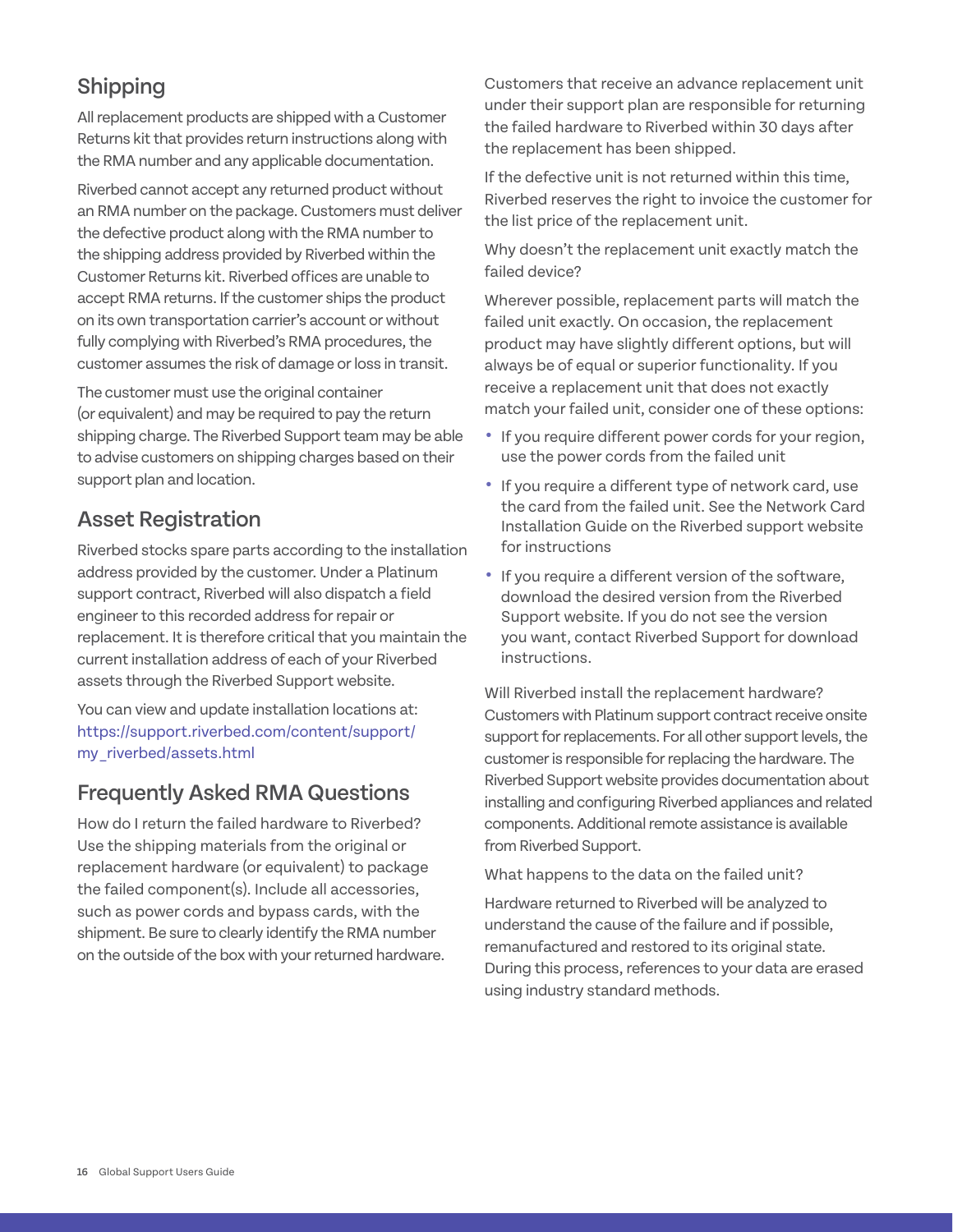#### <span id="page-16-0"></span>Renewals

Customers worldwide depend on Riverbed Support to protect, maximize, and future-proof their investments in Riverbed technologies. The worldwide renewals team is dedicated to maintaining your support coverage and retaining you as a valued customer.

The team works closely with our sales teams and our extensive worldwide network of Riverbed approved partners and you, the customer, to ensure continuous support coverage to your Riverbed deployment and eliminate the potential for outages where the support contract has expired.

The team works with you directly or via our [RASP](https://www.riverbed.com/support/support-partners.html) and [Riverbed RISE](https://www.riverbed.com/partner-blogs/riverbed-rise-new-partner-program.html) program partners to ensure you receive a quotation in advance of your contract expiry date. This enables you to take advantage of the award winning Riverbed global support teams, plus all the other benefits that come with having a valid support contract.

Our renewals team is happy to discuss support options with you, including taking advantage of extending support for multiple years to protect your infrastructure in the most cost-effective way.

Please feel free to contact our global team with any questions you may have using the following email addresses;

- **•** Americas: [renewals-us@riverbed.com](mailto:renewals-us%40riverbed.com?subject=)
- **•** EMEA: [renewals-emea@riverbed.com](mailto:renewals-emea%40riverbed.com?subject=)
- **•** APJ: [renewals-apj@riverbed.com](mailto:renewals-apj%40riverbed.com?subject=)
- **•** Global: [renewals@riverbed.com](mailto:renewals%40riverbed.com?subject=)

Alternatively get in touch with your local Riverbed partner for your renewal quotation.

You can also take advantage of our Trade Up Program, which enables existing customers to transition to the latest Riverbed models, taking advantage of various financial incentives:

- **•** Trade Up Credit
- **•** Recycling and Retirement
- **•** Unused Support Credit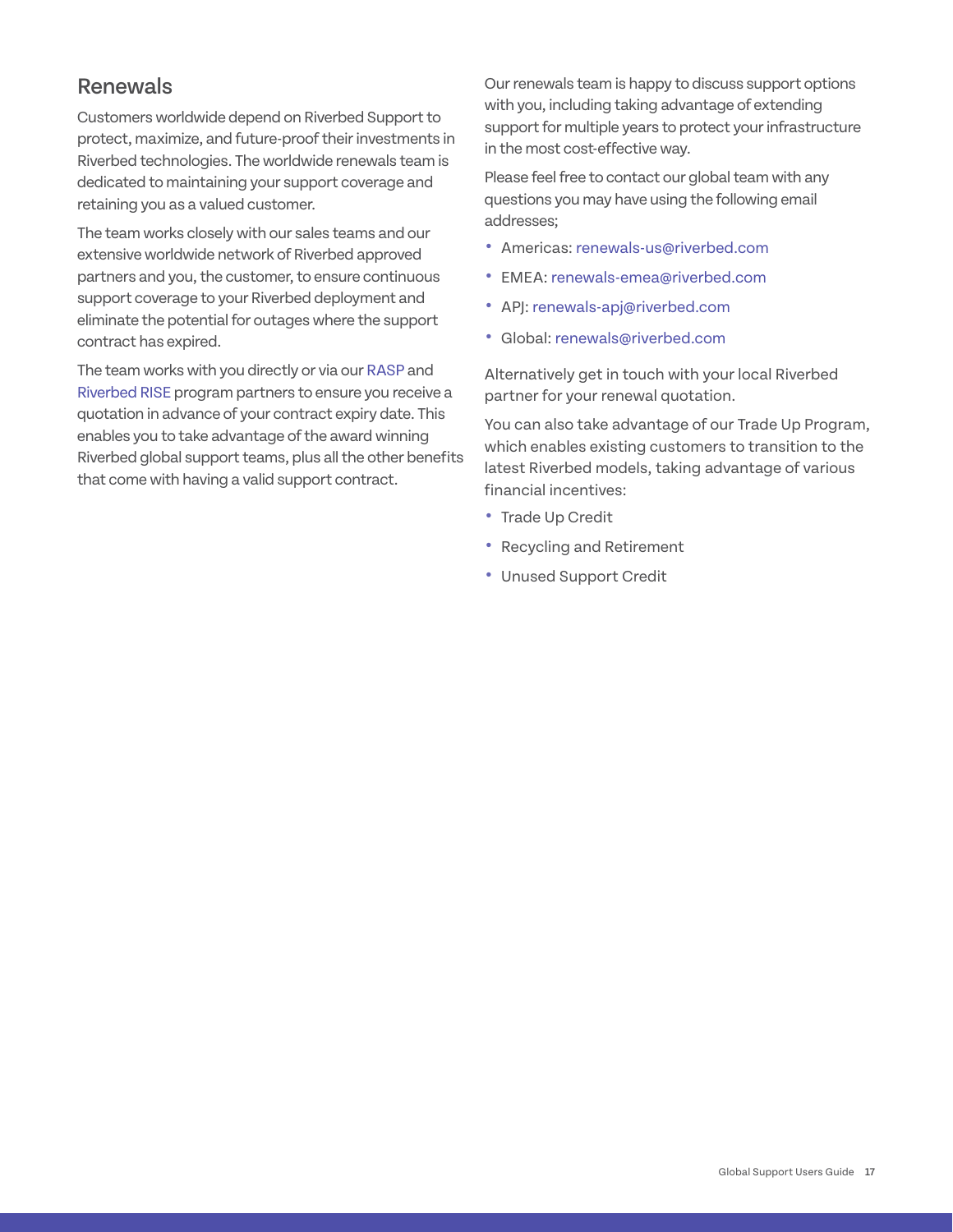#### <span id="page-17-0"></span>Riverbed Professional Services

Riverbed Professional Services provides the expertise enterprises need to succeed. Through expert lifecycle consulting and technical education services, delivered globally and backed by Riverbed, enterprises move quickly and confidently from vision to results and maximize the value of the Riverbed Digital Performance Platform, the most complete platform for the hybrid enterprise.

#### Mitigate the Risks of Transformation

Today, users are everywhere, frequently working in multiple locations while using multiple devices. As a result, applications and data are more distributed than ever before, operating in clouds and traveling across networks that enterprises don't fully control.

Managing application performance in this hybrid world is difficult. To make matters more challenging, additional complexity enters the equation as organizations tackle other projects such as consolidating data centers, strengthening network security, and migrating more apps to a cloud or SaaS model. Such initiatives are challenging, costly, and labor intensive. So enterprises need to mitigate the risks associated with these transformations.

With Riverbed Professional Services' proven methodologies and technical expertise, your enterprise can manage the inherent complexity and risk associated with today's hybrid architectures. Using sophisticated tools for baselining, predictive analytics, performance assessments, and monitoring and troubleshooting, we help enterprises reduce risk, gain the insight and datadriven knowledge needed to make intelligent decisions, and achieve optimal business performance.

#### Accelerate Adoption and Value

When businesses make investments in the Riverbed Application Performance Platform, they expect to transform application performance into a competitive advantage by maximizing employee productivity and leveraging IT to create new forms of operational agility. So they need expertise in the areas that are critical to driving expedient outcomes while avoiding common pitfalls, time wasters, and resource learning curves.

Riverbed Professional Services can help you get the results you expect, quickly and confidently. We help enterprises make the transition from proof-of-concept or initial deployments to full-scale production solutions, accelerating time to value and adoption. We partner with enterprises throughout the solution design and deployment process, helping ensure cross-functional readiness and business integration. As a result, enterprises can rapidly justify their business cases and investments in the Riverbed Application Performance Platform.

#### Discover New Ways to Improve Performance

Through Riverbed Professional Services, you can discover new opportunities for efficiencies and get everything you expect and more from Riverbed solutions. We reach beyond technical requirements to understand business processes, end-user expectations, technology interdependencies, and functional gaps or overlaps. We apply the full set of Riverbed solutions to baseline and trend current performance, identify areas for improvement, and eliminate future business disruptions from occurring.

As Riverbed product experts, we help enterprises understand and capitalize on new and unique solutions enabled by Riverbed solutions. We guide you through changes needed to achieve your business objectives and optimize critical applications and IT services.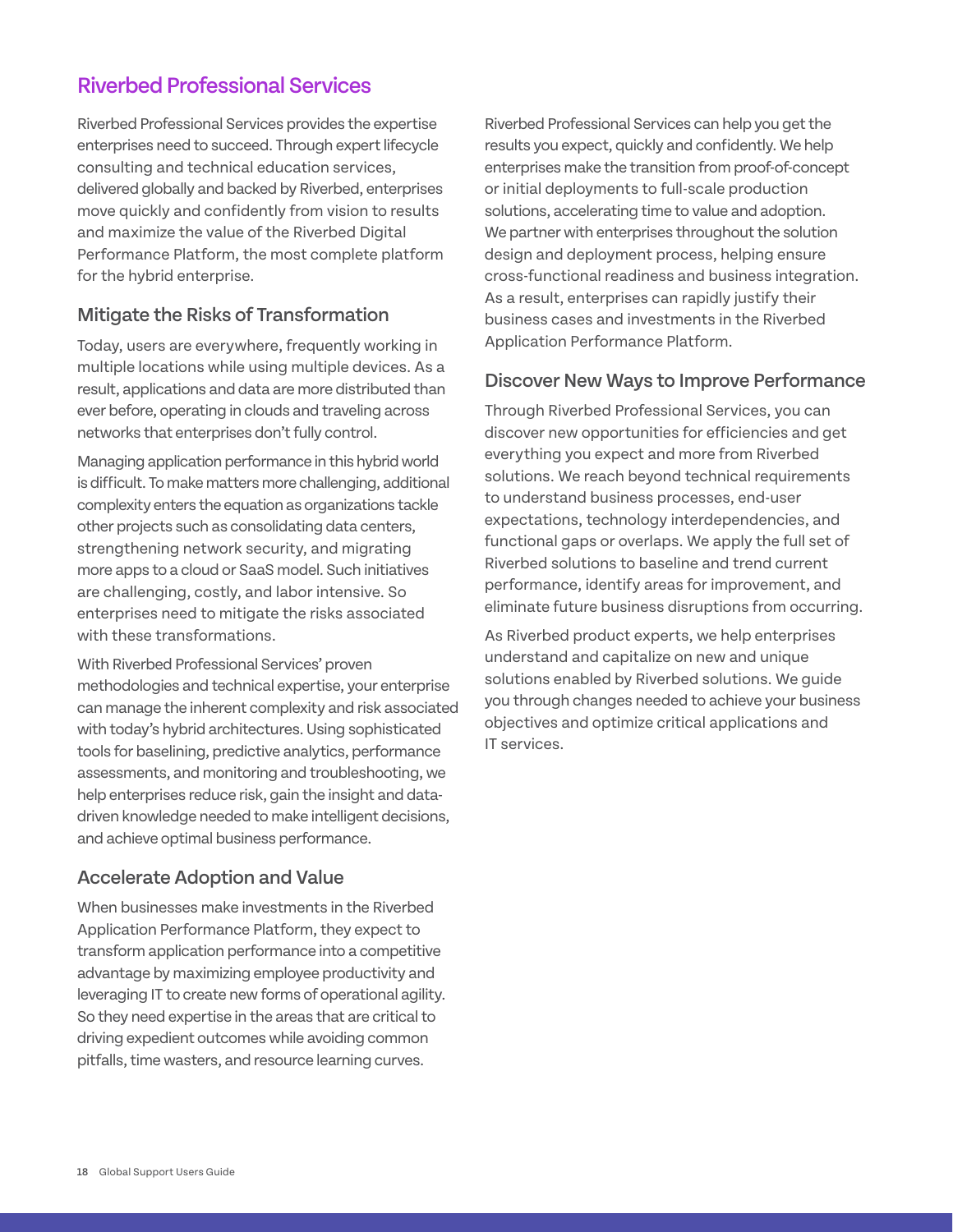## <span id="page-18-0"></span>Riverbed Professional Services Team

Riverbed Professional Services employs individuals who exemplify technical excellence, professionalism, service, and quality. When you hire Riverbed Professional Services, you're not just getting the skills and experience of one person. You get the benefit of an entire organization that's dedicated to capturing, improving, and leveraging an institutional knowledge base to better serve customer and market needs. You get consultants and educators who are led by a senior leadership team with decades of business

#### Riverbed Professional Services Offerings

Riverbed Professional Services provides a robust portfolio of consulting services to support you throughout the customer lifecycle while helping you ensure peak performance in the hybrid enterprise.

#### Plan

We prepare customers for strategic IT initiatives, providing actionable strategies for business, process, and technology alignments and improvements. Our planning services include infrastructure and technology audits, performance baselines and assessments, and predictive analysis of end-user, network, and application impacts.

#### Build

Our product experts advise organizations on how to fully utilize Riverbed product features to meet current and future business requirements. Through best practice design, deployment, configuration, knowledge transfer, and management activities for Riverbed solutions, we help you accelerate adoption, utilization, and time to value.

#### **Optimize**

The hybrid enterprise introduces constant change. Achieve the business outcomes you expect — even as your infrastructure evolves — by enlisting Riverbed Professional Services to optimize solution performance, ensure widespread adoption, and create more value from the Riverbed Application Performance Platform.

services experience and supported by a team of project managers, technical engineers, and quality assurance processes that ensure your expectations are exceeded.

Trust the experience of our consultants and our services to plan and implement strategic initiatives, such as virtualization, consolidation, cloud computing, and disaster recovery, without sacrificing performance or compromising essential requirements.

#### Managed Services Enablement Program

Our Managed Services Enablement Program enables approved partners to rapidly add Riverbed application and network performance management solutions to their portfolio to create their own high-value managed service.

#### Technical Education Services

Riverbed Professional Services offers a comprehensive education curriculum with flexible training delivery options so you can build the proficiency and confidence to run, manage, and continuously improve performance with Riverbed products and solutions.

#### Certification Programs

The Riverbed Certification Program, open to end users, resellers, and partners, recognizes individuals who demonstrate competency in the theory, configuration, maintenance, and troubleshooting of the Riverbed platform.

Descriptions of Riverbed's Professional Services offerings can be accessed by visiting our Services Catalog at [riverbed.com/services](https://www.riverbed.com/services/index.htm); Riverbed provides Professional Services as detailed in the Riverbed professional services terms available at [riverbed.com/termsandconditions/](chrome-extension://efaidnbmnnnibpcajpcglclefindmkaj/https://www.riverbed.com/sites/default/files/document/fpo/Professional%252BServices%252BAgreement.pdf) [professionalservices.](chrome-extension://efaidnbmnnnibpcajpcglclefindmkaj/https://www.riverbed.com/sites/default/files/document/fpo/Professional%252BServices%252BAgreement.pdf)